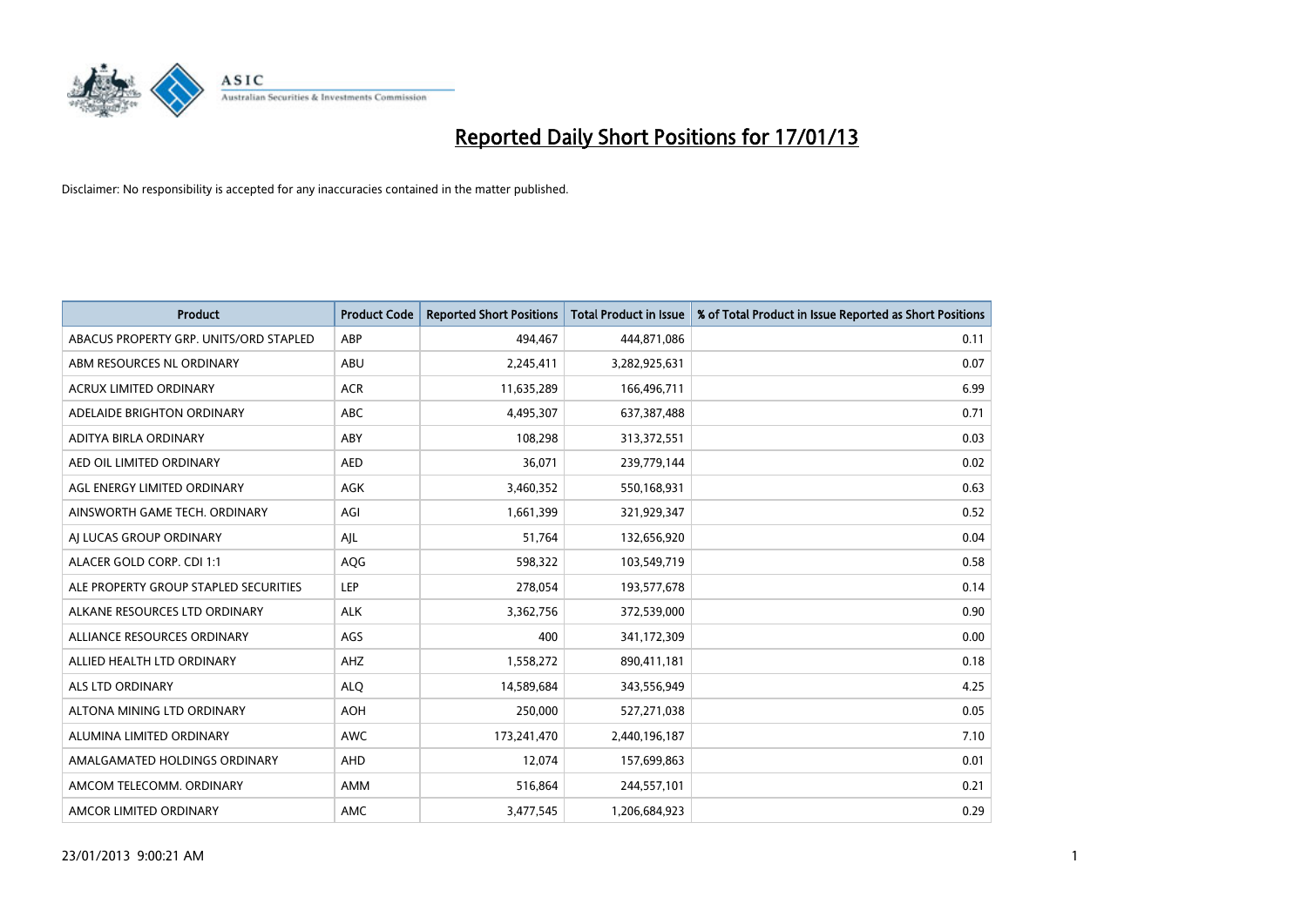

| <b>Product</b>                          | <b>Product Code</b> | <b>Reported Short Positions</b> | <b>Total Product in Issue</b> | % of Total Product in Issue Reported as Short Positions |
|-----------------------------------------|---------------------|---------------------------------|-------------------------------|---------------------------------------------------------|
| AMP LIMITED ORDINARY                    | AMP                 | 8,973,506                       | 2,930,423,546                 | 0.31                                                    |
| AMPELLA MINING ORDINARY                 | <b>AMX</b>          | 3,776,390                       | 247,500,493                   | 1.53                                                    |
| ANGLOGOLD ASHANTI CDI 5:1               | AGG                 | 500                             | 89,207,765                    | 0.00                                                    |
| ANSELL LIMITED ORDINARY                 | <b>ANN</b>          | 3,475,845                       | 130,768,652                   | 2.66                                                    |
| ANTARES ENERGY LTD ORDINARY             | <b>AZZ</b>          | 553,610                         | 257,000,000                   | 0.22                                                    |
| ANZ BANKING GRP LTD ORDINARY            | ANZ                 | 4,679,633                       | 2,743,588,302                 | 0.17                                                    |
| APA GROUP STAPLED SECURITIES            | <b>APA</b>          | 5,872,859                       | 827,350,325                   | 0.71                                                    |
| APN NEWS & MEDIA ORDINARY               | <b>APN</b>          | 20,031,029                      | 661,526,586                   | 3.03                                                    |
| AQUARIUS PLATINUM. ORDINARY             | <b>AOP</b>          | 13,810,729                      | 486,851,336                   | 2.84                                                    |
| AQUILA RESOURCES ORDINARY               | <b>AQA</b>          | 8,830,424                       | 411,804,442                   | 2.14                                                    |
| ARAFURA RESOURCE LTD ORDINARY           | ARU                 | 407,688                         | 441,270,644                   | 0.09                                                    |
| ARB CORPORATION ORDINARY                | <b>ARP</b>          | 68,473                          | 72,481,302                    | 0.09                                                    |
| ARDENT LEISURE GROUP STAPLED SECURITIES | AAD                 | 2,576,063                       | 397,774,513                   | 0.65                                                    |
| ARGO INVESTMENTS ORDINARY               | ARG                 | 285                             | 628,781,353                   | 0.00                                                    |
| ARISTOCRAT LEISURE ORDINARY             | <b>ALL</b>          | 13,149,972                      | 551,418,047                   | 2.38                                                    |
| ARRIUM LTD ORDINARY                     | ARI                 | 10,493,304                      | 1,351,527,328                 | 0.78                                                    |
| ASCIANO LIMITED ORDINARY                | <b>AIO</b>          | 6,312,371                       | 975,385,664                   | 0.65                                                    |
| ASG GROUP LIMITED ORDINARY              | <b>ASZ</b>          | 1,606,291                       | 206,720,839                   | 0.78                                                    |
| ASPEN GROUP ORD/UNITS STAPLED           | <b>APZ</b>          | 59,698                          | 1,197,188,521                 | 0.00                                                    |
| ASPIRE MINING LTD ORDINARY              | <b>AKM</b>          | 34,557                          | 620,594,556                   | 0.01                                                    |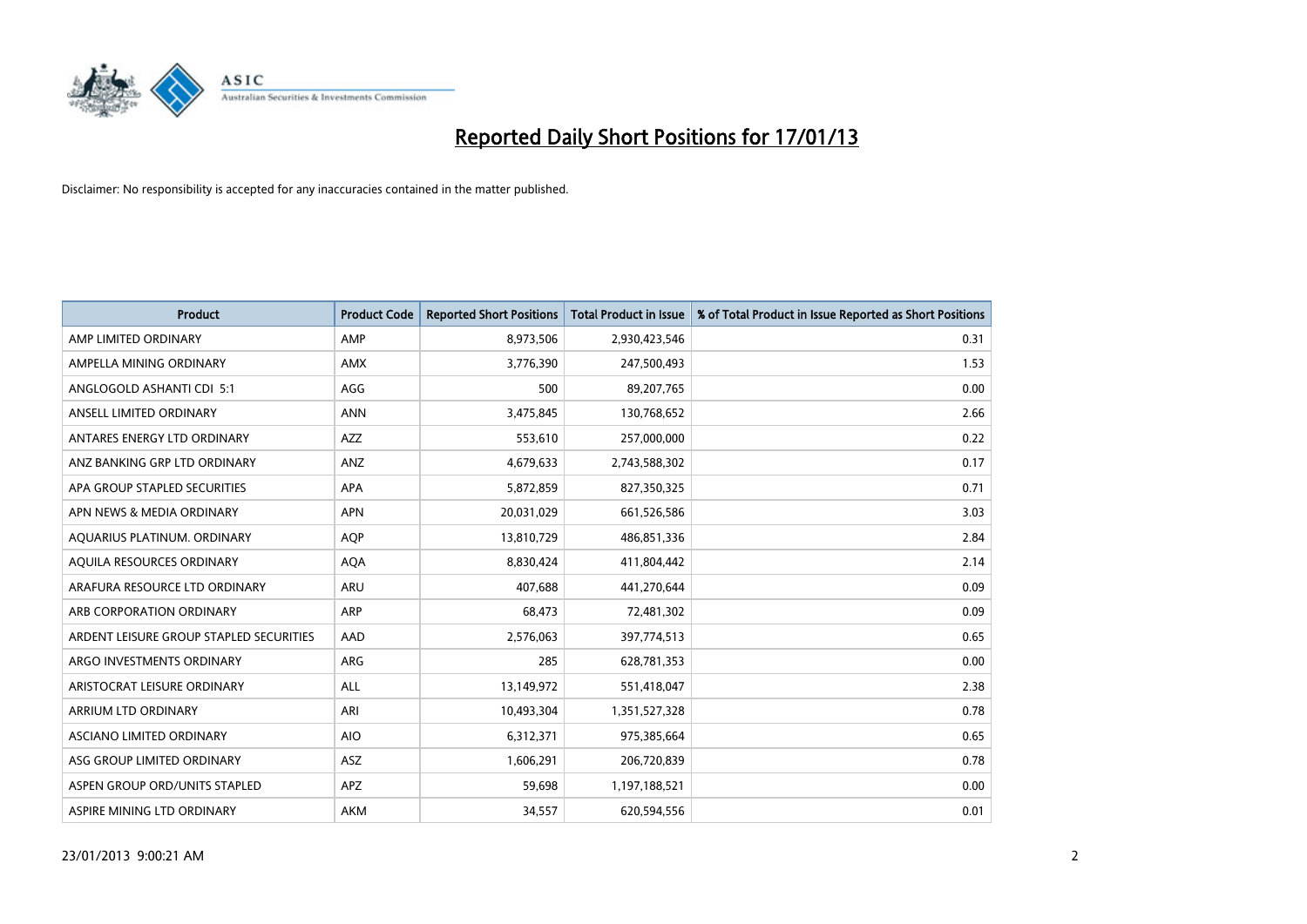

| <b>Product</b>                            | <b>Product Code</b> | <b>Reported Short Positions</b> | <b>Total Product in Issue</b> | % of Total Product in Issue Reported as Short Positions |
|-------------------------------------------|---------------------|---------------------------------|-------------------------------|---------------------------------------------------------|
| ASTRO JAP PROP GROUP STAPLED US PROHIBIT. | AJA                 | 496,257                         | 58,445,002                    | 0.85                                                    |
| ASX LIMITED ORDINARY                      | <b>ASX</b>          | 4,171,178                       | 175,136,729                   | 2.38                                                    |
| ATLAS IRON LIMITED ORDINARY               | AGO                 | 8,184,723                       | 909,718,409                   | 0.90                                                    |
| AUCKLAND INTERNATION ORDINARY             | <b>AIA</b>          | 50,000                          | 1,322,564,489                 | 0.00                                                    |
| AURIZON HOLDINGS LTD ORDINARY             | <b>AZI</b>          | 14,509,277                      | 2,137,284,503                 | 0.68                                                    |
| <b>AURORA OIL &amp; GAS ORDINARY</b>      | <b>AUT</b>          | 8,117,797                       | 447,885,778                   | 1.81                                                    |
| AUSDRILL LIMITED ORDINARY                 | ASL                 | 5,833,758                       | 309,451,963                   | 1.89                                                    |
| <b>AUSENCO LIMITED ORDINARY</b>           | AAX                 | 551,477                         | 123,527,574                   | 0.45                                                    |
| <b>AUSTAL LIMITED ORDINARY</b>            | ASB                 | 2,972,898                       | 346,007,639                   | 0.86                                                    |
| AUSTIN ENGINEERING ORDINARY               | <b>ANG</b>          | 430,206                         | 72,314,403                    | 0.59                                                    |
| AUSTRALAND PROPERTY STAPLED SECURITY      | <b>ALZ</b>          | 516,348                         | 576,846,597                   | 0.09                                                    |
| AUSTRALIAN AGRICULT. ORDINARY             | AAC                 | 646,028                         | 312,905,085                   | 0.21                                                    |
| AUSTRALIAN INFRASTR, UNITS/ORDINARY       | <b>AIX</b>          | 629,993                         | 620,733,944                   | 0.10                                                    |
| AUSTRALIAN PHARM, ORDINARY                | API                 | 288,107                         | 488,115,883                   | 0.06                                                    |
| AUTOMOTIVE HOLDINGS ORDINARY              | <b>AHE</b>          | 6,256                           | 260,579,682                   | 0.00                                                    |
| AVJENNINGS LIMITED ORDINARY               | AVJ                 | 175,000                         | 274,588,694                   | 0.06                                                    |
| AWE LIMITED ORDINARY                      | <b>AWE</b>          | 4,313,506                       | 522,116,985                   | 0.83                                                    |
| AZIMUTH RES LTD ORDINARY                  | <b>AZH</b>          | 1,308,991                       | 430,626,680                   | 0.30                                                    |
| <b>BANDANNA ENERGY ORDINARY</b>           | <b>BND</b>          | 16,952,151                      | 528,481,199                   | 3.21                                                    |
| BANK OF QUEENSLAND. ORDINARY              | <b>BOQ</b>          | 6,629,260                       | 312,878,919                   | 2.12                                                    |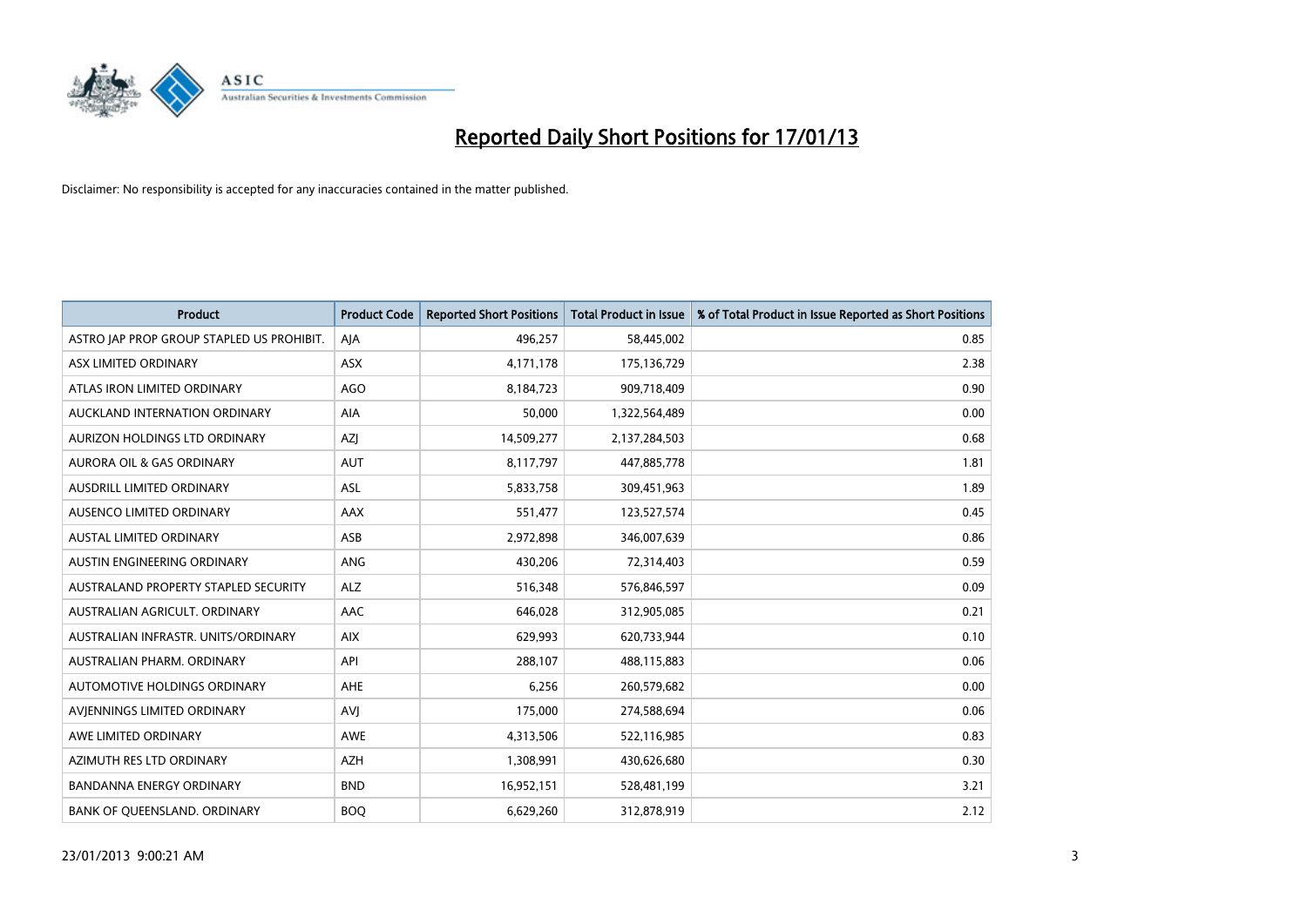

| <b>Product</b>                                | <b>Product Code</b> | <b>Reported Short Positions</b> | <b>Total Product in Issue</b> | % of Total Product in Issue Reported as Short Positions |
|-----------------------------------------------|---------------------|---------------------------------|-------------------------------|---------------------------------------------------------|
| <b>BASE RES LIMITED ORDINARY</b>              | <b>BSE</b>          | 452,770                         | 560,440,029                   | 0.08                                                    |
| <b>BATHURST RESOURCES ORDINARY</b>            | <b>BTU</b>          | 40,053,024                      | 697,247,997                   | 5.74                                                    |
| <b>BC IRON LIMITED ORDINARY</b>               | <b>BCI</b>          | 308,356                         | 119,440,150                   | 0.26                                                    |
| BEACH ENERGY LIMITED ORDINARY                 | <b>BPT</b>          | 24,847,651                      | 1,263,677,572                 | 1.97                                                    |
| BEADELL RESOURCE LTD ORDINARY                 | <b>BDR</b>          | 11,581,521                      | 742,204,752                   | 1.56                                                    |
| BENDIGO AND ADELAIDE ORDINARY                 | <b>BEN</b>          | 9,015,803                       | 402,426,835                   | 2.24                                                    |
| BERKELEY RESOURCES ORDINARY                   | <b>BKY</b>          | 179,585                         | 179,393,273                   | 0.10                                                    |
| <b>BHP BILLITON LIMITED ORDINARY</b>          | <b>BHP</b>          | 9,686,248                       | 3,211,691,105                 | 0.30                                                    |
| <b>BILLABONG ORDINARY</b>                     | <b>BBG</b>          | 9,344,970                       | 478,944,292                   | 1.95                                                    |
| <b>BLACKMORES LIMITED ORDINARY</b>            | <b>BKL</b>          | 2,228                           | 16,909,231                    | 0.01                                                    |
| <b>BLACKTHORN RESOURCES ORD US PROHIBITED</b> | <b>BTR</b>          | 286,599                         | 164,285,950                   | 0.17                                                    |
| BLUESCOPE STEEL LTD ORDINARY                  | <b>BSL</b>          | 1,041,641                       | 558,243,305                   | 0.19                                                    |
| <b>BOART LONGYEAR ORDINARY</b>                | <b>BLY</b>          | 5,395,410                       | 461,163,412                   | 1.17                                                    |
| BORAL LIMITED, ORDINARY                       | <b>BLD</b>          | 38,253,470                      | 766,235,816                   | 4.99                                                    |
| <b>BOUGAINVILLE COPPER ORDINARY</b>           | <b>BOC</b>          |                                 | 401,062,500                   | 0.00                                                    |
| <b>BRADKEN LIMITED ORDINARY</b>               | <b>BKN</b>          | 12,115,816                      | 169,240,662                   | 7.16                                                    |
| <b>BRAMBLES LIMITED ORDINARY</b>              | <b>BXB</b>          | 5,873,521                       | 1,556,595,256                 | 0.38                                                    |
| BREVILLE GROUP LTD ORDINARY                   | <b>BRG</b>          | 448,712                         | 130,095,322                   | 0.34                                                    |
| <b>BRICKWORKS LIMITED ORDINARY</b>            | <b>BKW</b>          | 56,837                          | 147,818,132                   | 0.04                                                    |
| BROCKMAN MINING LTD ORDINARY                  | <b>BCK</b>          | 91,872                          | 7,414,338,229                 | 0.00                                                    |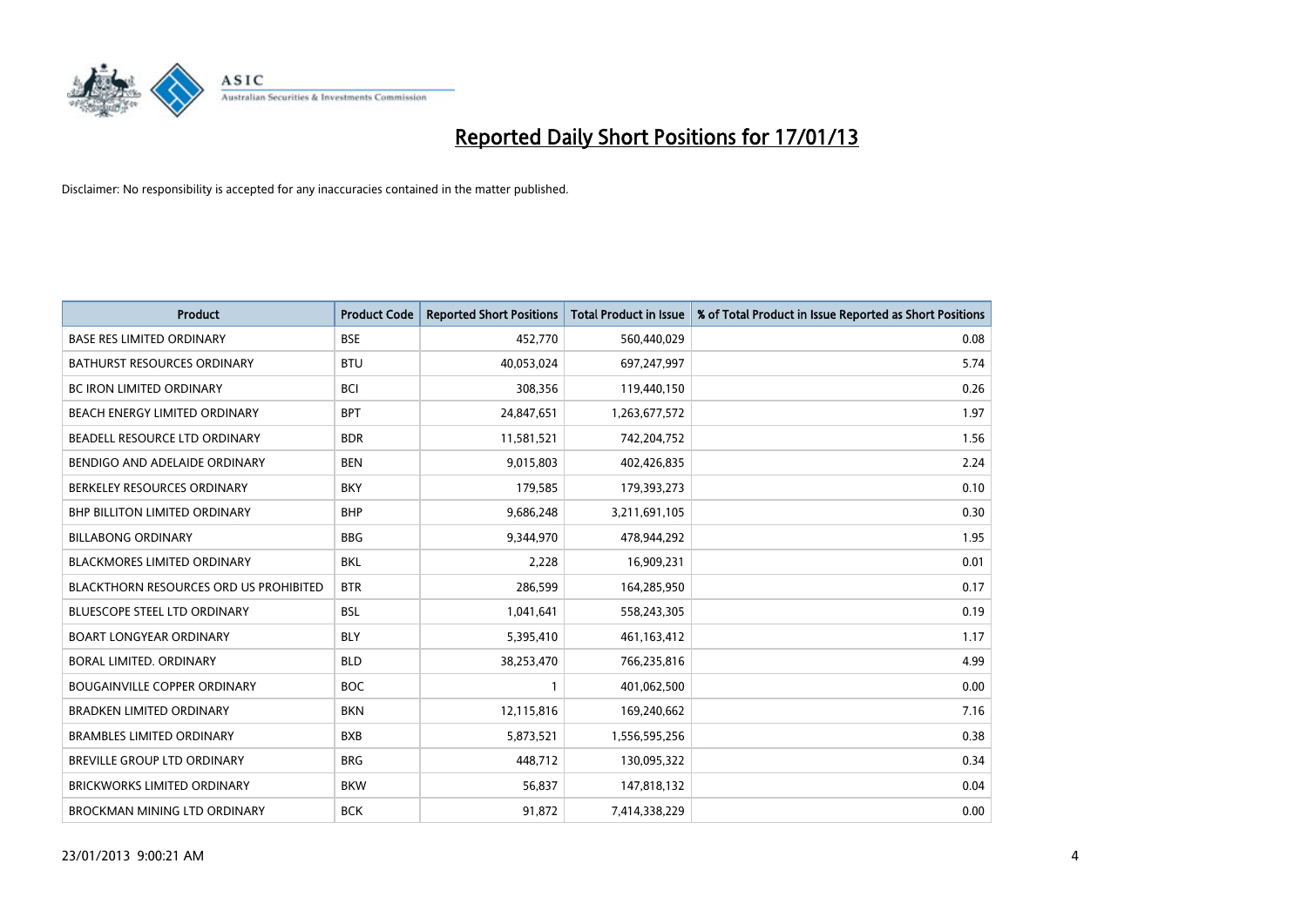

| <b>Product</b>                          | <b>Product Code</b> | <b>Reported Short Positions</b> | <b>Total Product in Issue</b> | % of Total Product in Issue Reported as Short Positions |
|-----------------------------------------|---------------------|---------------------------------|-------------------------------|---------------------------------------------------------|
| BT INVESTMENT MNGMNT ORDINARY           | <b>BTT</b>          | 75,005                          | 274,214,460                   | 0.03                                                    |
| <b>BURU ENERGY ORDINARY</b>             | <b>BRU</b>          | 14,111,759                      | 273,769,554                   | 5.15                                                    |
| <b>BWP TRUST ORDINARY UNITS</b>         | <b>BWP</b>          | 3,325,830                       | 533,645,790                   | 0.62                                                    |
| CABCHARGE AUSTRALIA ORDINARY            | CAB                 | 6,549,485                       | 120,430,683                   | 5.44                                                    |
| <b>CALIBRE GROUP LTD ORDINARY</b>       | <b>CGH</b>          | 513,535                         | 307,378,401                   | 0.17                                                    |
| CALTEX AUSTRALIA ORDINARY               | <b>CTX</b>          | 4,838,403                       | 270,000,000                   | 1.79                                                    |
| CAPE LAMBERT RES LTD ORDINARY           | <b>CFE</b>          | 726,157                         | 689,108,792                   | 0.11                                                    |
| CARABELLA RES LTD ORDINARY              | <b>CLR</b>          | 53,326                          | 152,361,547                   | 0.03                                                    |
| <b>CARBON ENERGY ORDINARY</b>           | <b>CNX</b>          | 48,071                          | 779,807,322                   | 0.01                                                    |
| <b>CARDNO LIMITED ORDINARY</b>          | CDD                 | 5,798,416                       | 141,133,512                   | 4.11                                                    |
| CARNARVON PETROLEUM ORDINARY            | <b>CVN</b>          | 1,122,063                       | 937,257,700                   | 0.12                                                    |
| CARSALES.COM LTD ORDINARY               | <b>CRZ</b>          | 6,191,457                       | 235,768,495                   | 2.63                                                    |
| CASH CONVERTERS ORDINARY                | CCV                 | 7,988                           | 423,861,025                   | 0.00                                                    |
| CEDAR WOODS PROP. ORDINARY              | <b>CWP</b>          | 5,001                           | 73,047,793                    | 0.01                                                    |
| CENTRAL PETROLEUM ORDINARY              | <b>CTP</b>          | 676,268                         | 1,386,978,365                 | 0.05                                                    |
| CENTRO RETAIL AUST ORD/UNIT STAPLED SEC | <b>CRF</b>          | 5,887,830                       | 1,427,391,696                 | 0.41                                                    |
| <b>CERAMIC FUEL CELLS ORDINARY</b>      | <b>CFU</b>          | 390                             | 1,559,231,320                 | 0.00                                                    |
| CFS RETAIL TRUST GRP STAPLED SECURITIES | <b>CFX</b>          | 35,508,854                      | 2,828,495,659                 | 1.26                                                    |
| CHALLENGER DIV.PRO. STAPLED UNITS       | <b>CDI</b>          | 50,744                          | 214,101,013                   | 0.02                                                    |
| CHALLENGER LIMITED ORDINARY             | <b>CGF</b>          | 3,798,228                       | 539,090,985                   | 0.70                                                    |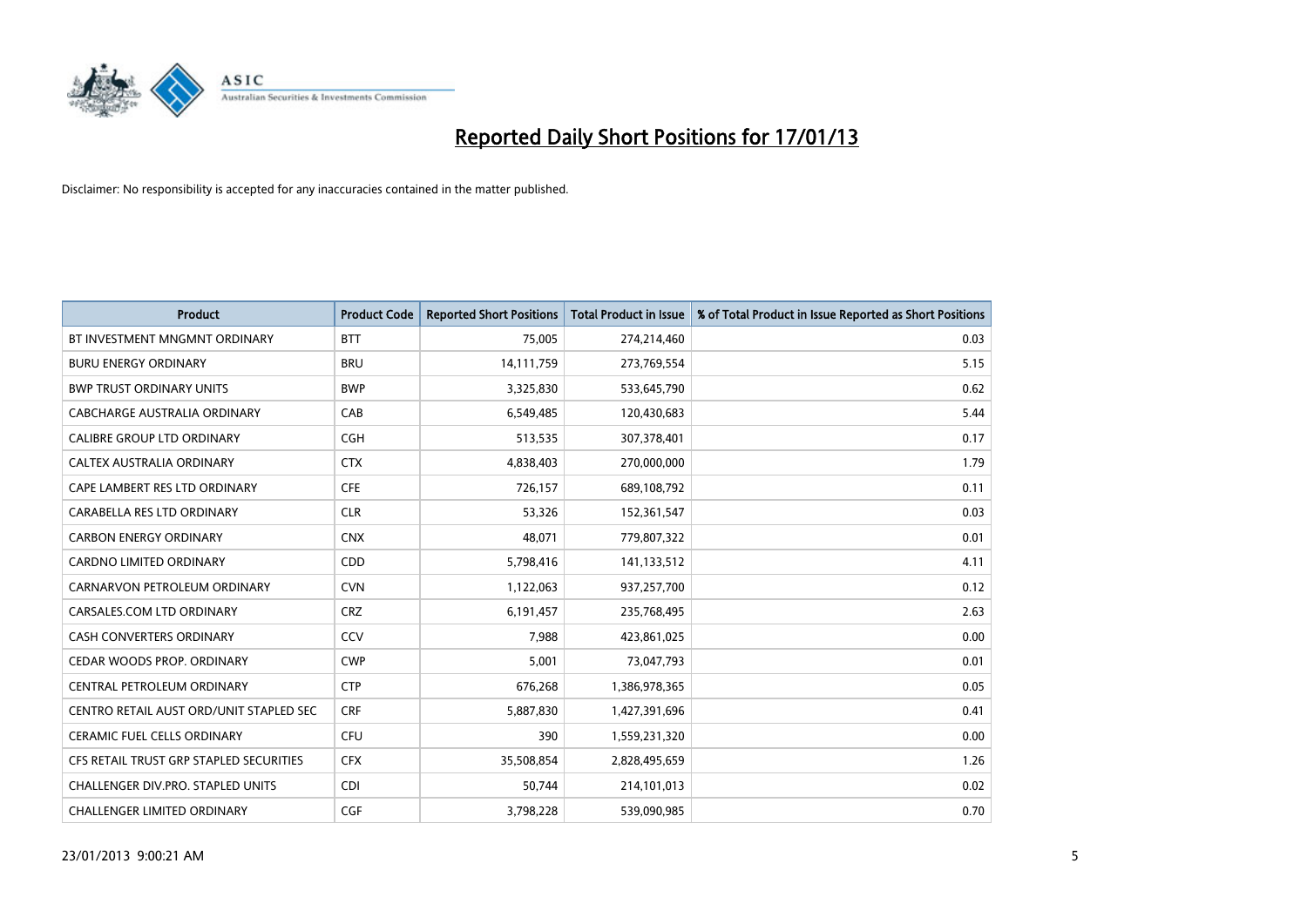

| <b>Product</b>                          | <b>Product Code</b> | <b>Reported Short Positions</b> | <b>Total Product in Issue</b> | % of Total Product in Issue Reported as Short Positions |
|-----------------------------------------|---------------------|---------------------------------|-------------------------------|---------------------------------------------------------|
| CHARTER HALL GROUP STAPLED US PROHIBIT. | <b>CHC</b>          | 365,317                         | 298,860,383                   | 0.12                                                    |
| <b>CHARTER HALL RETAIL UNITS</b>        | <b>COR</b>          | 946,530                         | 334,098,571                   | 0.28                                                    |
| <b>CHORUS LIMITED ORDINARY</b>          | <b>CNU</b>          | 1,049,505                       | 385,082,123                   | 0.27                                                    |
| CITIGOLD CORP LTD ORDINARY              | <b>CTO</b>          | 1,433,288                       | 1,352,907,765                 | 0.11                                                    |
| CLINUVEL PHARMACEUT, ORDINARY           | <b>CUV</b>          | 20,000                          | 34,715,374                    | 0.06                                                    |
| <b>CLOUGH LIMITED ORDINARY</b>          | <b>CLO</b>          | 80,236                          | 775,364,839                   | 0.01                                                    |
| <b>CNPR GRP UNITS/ORD STAPLED</b>       | <b>CNP</b>          | 2,537                           | 972,414,514                   | 0.00                                                    |
| COAL OF AFRICA LTD ORDINARY             | <b>CZA</b>          | 67,650                          | 800,951,034                   | 0.01                                                    |
| <b>COALSPUR MINES LTD ORDINARY</b>      | <b>CPL</b>          | 13,370,978                      | 633,521,235                   | 2.11                                                    |
| COCA-COLA AMATIL ORDINARY               | <b>CCL</b>          | 3,949,480                       | 762,133,414                   | 0.52                                                    |
| COCHLEAR LIMITED ORDINARY               | <b>COH</b>          | 4,858,435                       | 57,026,689                    | 8.52                                                    |
| <b>COCKATOO COAL ORDINARY</b>           | <b>COK</b>          | 13,662,023                      | 1,016,746,908                 | 1.34                                                    |
| CODAN LIMITED ORDINARY                  | <b>CDA</b>          | 10,261                          | 176,862,573                   | 0.01                                                    |
| <b>COFFEY INTERNATIONAL ORDINARY</b>    | <b>COF</b>          | 647                             | 255,833,165                   | 0.00                                                    |
| <b>COLLINS FOODS LTD ORDINARY</b>       | <b>CKF</b>          | 331,896                         | 93,000,003                    | 0.36                                                    |
| COMMONWEALTH BANK, ORDINARY             | <b>CBA</b>          | 12,694,642                      | 1,609,180,841                 | 0.79                                                    |
| COMMONWEALTH PROP ORDINARY UNITS        | <b>CPA</b>          | 14,914,547                      | 2,347,003,413                 | 0.64                                                    |
| <b>COMPASS RESOURCES ORDINARY</b>       | <b>CMR</b>          | 7,472                           | 1,403,744,100                 | 0.00                                                    |
| <b>COMPUTERSHARE LTD ORDINARY</b>       | <b>CPU</b>          | 13,535,886                      | 555,664,059                   | 2.44                                                    |
| CONTINENTAL COAL LTD ORDINARY           | CCC                 | 983                             | 473,061,772                   | 0.00                                                    |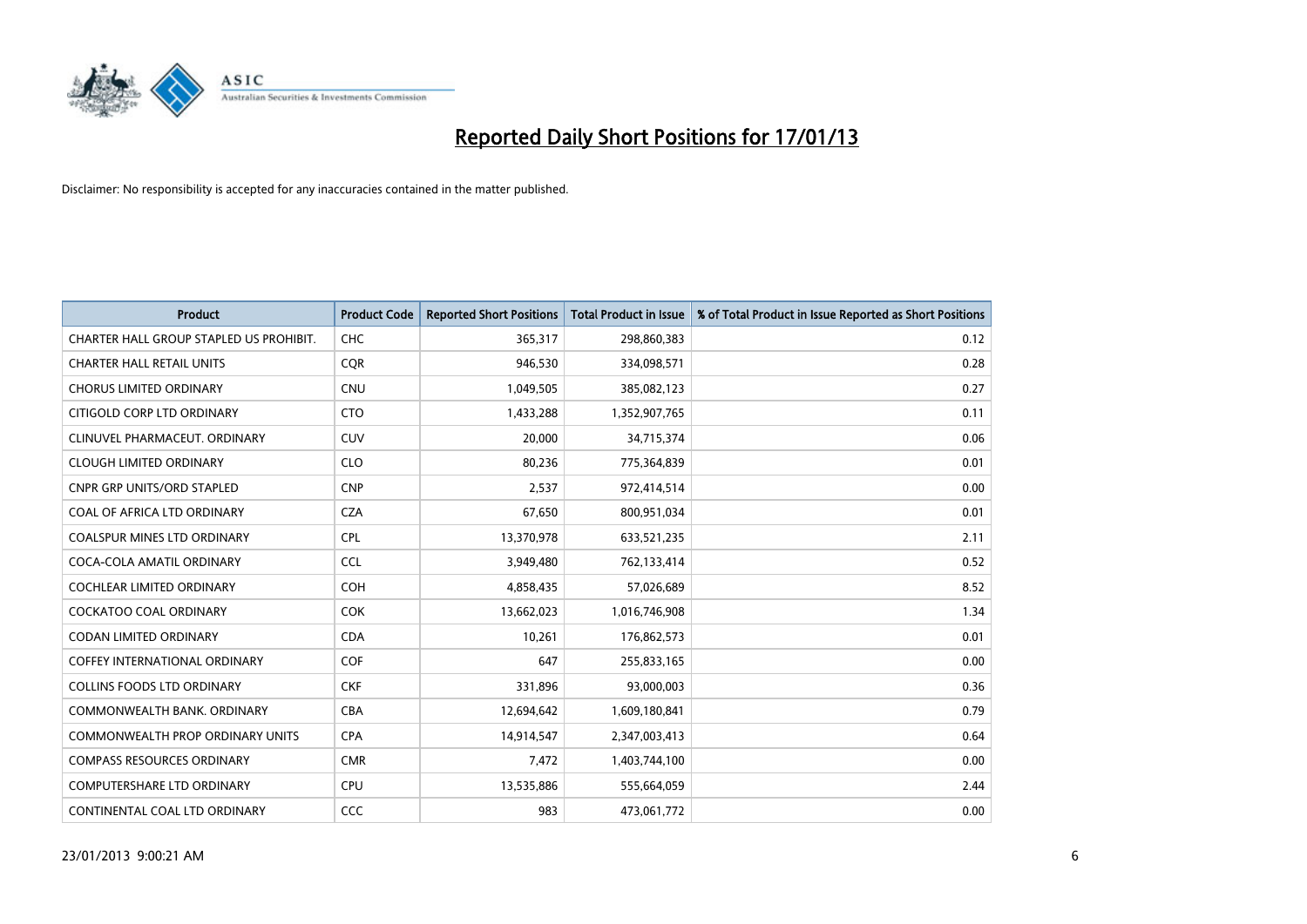

| <b>Product</b>                          | <b>Product Code</b> | <b>Reported Short Positions</b> | <b>Total Product in Issue</b> | % of Total Product in Issue Reported as Short Positions |
|-----------------------------------------|---------------------|---------------------------------|-------------------------------|---------------------------------------------------------|
| <b>COOPER ENERGY LTD ORDINARY</b>       | <b>COE</b>          | 204,917                         | 329,034,654                   | 0.06                                                    |
| <b>CORP TRAVEL LIMITED ORDINARY</b>     | <b>CTD</b>          | 134,863                         | 74,971,020                    | 0.18                                                    |
| <b>CREDIT CORP GROUP ORDINARY</b>       | <b>CCP</b>          | 23,848                          | 45,932,899                    | 0.05                                                    |
| <b>CROMWELL PROP STAPLED SECURITIES</b> | <b>CMW</b>          | 298,498                         | 1,407,704,638                 | 0.02                                                    |
| <b>CROWN LIMITED ORDINARY</b>           | <b>CWN</b>          | 6,909,737                       | 728,394,185                   | 0.95                                                    |
| <b>CSG LIMITED ORDINARY</b>             | CSV                 | 537,647                         | 278,394,845                   | 0.19                                                    |
| <b>CSL LIMITED ORDINARY</b>             | <b>CSL</b>          | 2,236,253                       | 498,767,524                   | 0.45                                                    |
| <b>CSR LIMITED ORDINARY</b>             | <b>CSR</b>          | 41,954,077                      | 506,000,315                   | 8.29                                                    |
| <b>CUDECO LIMITED ORDINARY</b>          | CDU                 | 5,276,699                       | 188,943,961                   | 2.79                                                    |
| DART ENERGY LTD ORDINARY                | <b>DTE</b>          | 15,661,939                      | 878,168,388                   | 1.78                                                    |
| DAVID JONES LIMITED ORDINARY            | <b>DJS</b>          | 61,240,357                      | 531,788,775                   | 11.52                                                   |
| DECMIL GROUP LIMITED ORDINARY           | <b>DCG</b>          | 889,272                         | 168,203,219                   | 0.53                                                    |
| DEXUS PROPERTY GROUP STAPLED UNITS      | <b>DXS</b>          | 12,405,445                      | 4,839,024,176                 | 0.26                                                    |
| DISCOVERY METALS LTD ORDINARY           | <b>DML</b>          | 2,227,170                       | 486,986,451                   | 0.46                                                    |
| DOMINO PIZZA ENTERPR ORDINARY           | <b>DMP</b>          | 47,636                          | 70,192,674                    | 0.07                                                    |
| DORAY MINERALS LTD ORDINARY             | <b>DRM</b>          | 132,936                         | 139,200,101                   | 0.10                                                    |
| DOWNER EDI LIMITED ORDINARY             | <b>DOW</b>          | 5,222,943                       | 429,100,296                   | 1.22                                                    |
| DRILLSEARCH ENERGY ORDINARY             | <b>DLS</b>          | 1,368,714                       | 427,353,371                   | 0.32                                                    |
| DUET GROUP STAPLED US PROHIBIT.         | <b>DUE</b>          | 4,542,824                       | 1,158,216,750                 | 0.39                                                    |
| DULUXGROUP LIMITED ORDINARY             | <b>DLX</b>          | 9,015,925                       | 374,507,181                   | 2.41                                                    |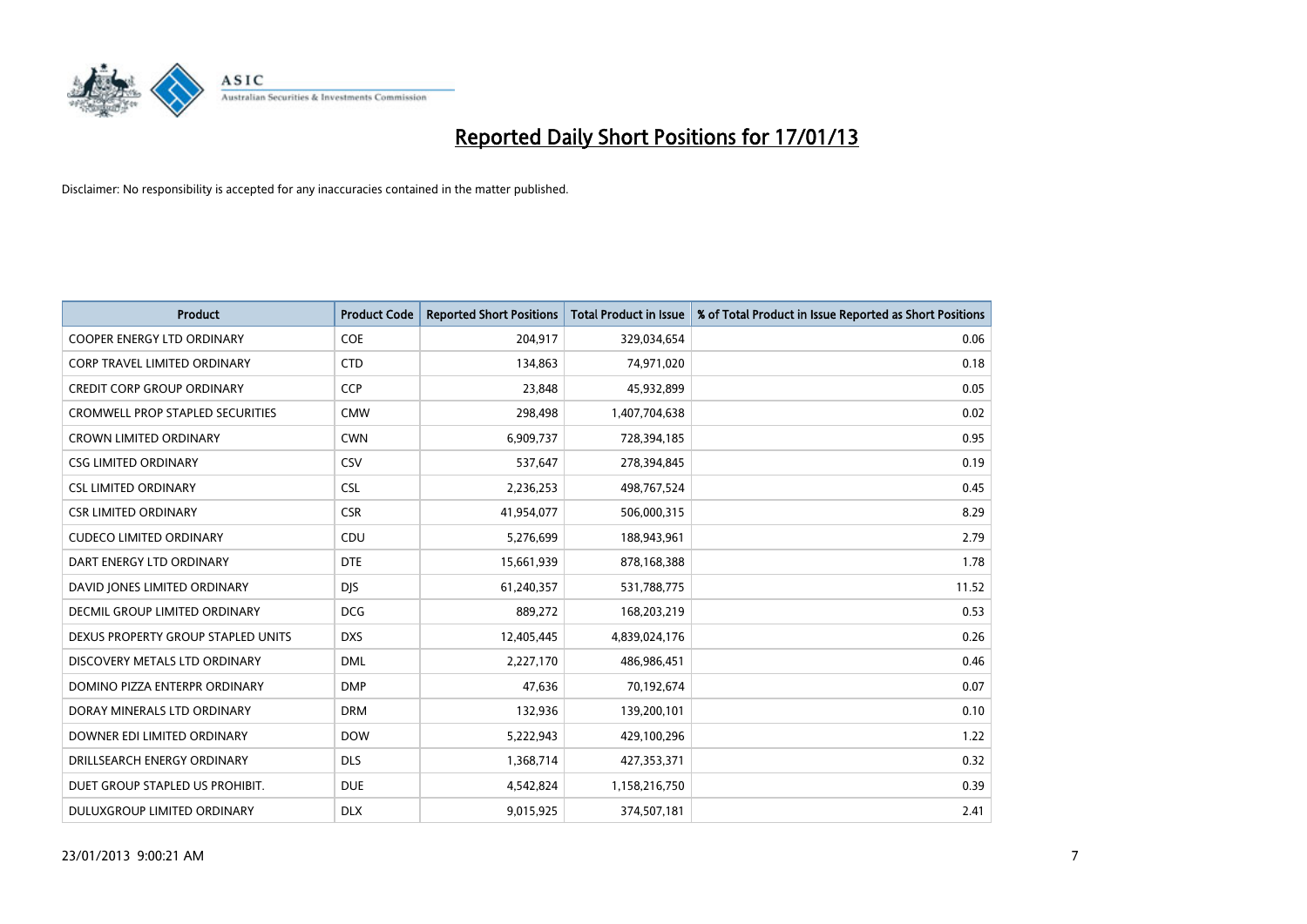

| <b>Product</b>                        | <b>Product Code</b> | <b>Reported Short Positions</b> | <b>Total Product in Issue</b> | % of Total Product in Issue Reported as Short Positions |
|---------------------------------------|---------------------|---------------------------------|-------------------------------|---------------------------------------------------------|
| <b>DWS LTD ORDINARY</b>               | <b>DWS</b>          | 101,719                         | 132,362,763                   | 0.08                                                    |
| ECHO ENTERTAINMENT ORDINARY           | <b>EGP</b>          | 10,364,829                      | 825,672,730                   | 1.26                                                    |
| <b>ELDERS LIMITED ORDINARY</b>        | <b>ELD</b>          | 18,659,735                      | 448,598,480                   | 4.16                                                    |
| ELEMENTAL MINERALS ORDINARY           | <b>ELM</b>          | 37,696                          | 288,587,228                   | 0.01                                                    |
| ELEMENTOS LIMITED ORDINARY            | <b>ELT</b>          | 16                              | 148,352,638                   | 0.00                                                    |
| <b>EMECO HOLDINGS ORDINARY</b>        | <b>EHL</b>          | 6,657,291                       | 599,675,707                   | 1.11                                                    |
| <b>ENDEAVOUR MIN CORP CDI 1:1</b>     | <b>EVR</b>          | 268,884                         | 128,051,824                   | 0.21                                                    |
| ENERGY RESOURCES ORDINARY 'A'         | <b>ERA</b>          | 6,874,929                       | 517,725,062                   | 1.33                                                    |
| <b>ENERGY WORLD CORPOR, ORDINARY</b>  | <b>EWC</b>          | 16,926,503                      | 1,734,166,672                 | 0.98                                                    |
| <b>ENVESTRA LIMITED ORDINARY</b>      | <b>ENV</b>          | 8,482,175                       | 1,603,333,497                 | 0.53                                                    |
| EQUATORIAL RES LTD ORDINARY           | EQX                 | 118,248                         | 117,235,353                   | 0.10                                                    |
| EVOLUTION MINING LTD ORDINARY         | <b>EVN</b>          | 4,307,683                       | 708,092,989                   | 0.61                                                    |
| FAIRFAX MEDIA LTD ORDINARY            | <b>FXI</b>          | 364,324,401                     | 2,351,955,725                 | 15.49                                                   |
| <b>FAR LTD ORDINARY</b>               | <b>FAR</b>          | 21,000,000                      | 2,499,846,742                 | 0.84                                                    |
| FISHER & PAYKEL H. ORDINARY           | <b>FPH</b>          | 40.001                          | 542,612,236                   | 0.01                                                    |
| FKP PROPERTY GROUP STAPLED SECURITIES | <b>FKP</b>          | 6,430,783                       | 321,578,705                   | 2.00                                                    |
| FLEETWOOD CORP ORDINARY               | <b>FWD</b>          | 2,699,369                       | 60,033,258                    | 4.50                                                    |
| FLETCHER BUILDING ORDINARY            | <b>FBU</b>          | 6,200,538                       | 684,793,538                   | 0.91                                                    |
| <b>FLEXIGROUP LIMITED ORDINARY</b>    | <b>FXL</b>          | 457,353                         | 287,469,669                   | 0.16                                                    |
| FLIGHT CENTRE ORDINARY                | <b>FLT</b>          | 12,485,221                      | 100,165,616                   | 12.46                                                   |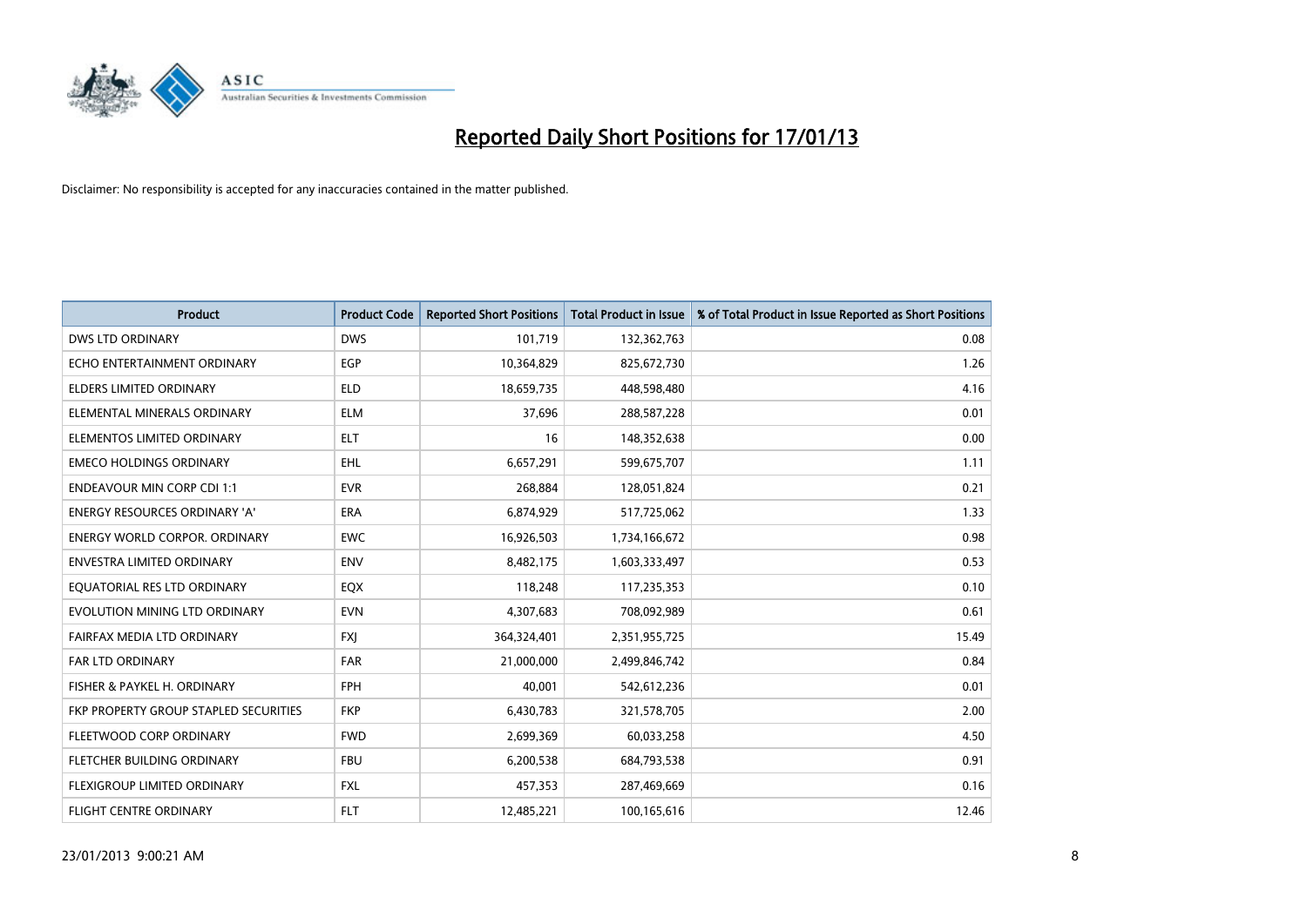

| <b>Product</b>                            | <b>Product Code</b> | <b>Reported Short Positions</b> | <b>Total Product in Issue</b> | % of Total Product in Issue Reported as Short Positions |
|-------------------------------------------|---------------------|---------------------------------|-------------------------------|---------------------------------------------------------|
| FLINDERS MINES LTD ORDINARY               | <b>FMS</b>          | 1,491,935                       | 1,821,300,404                 | 0.08                                                    |
| <b>FOCUS MINERALS LTD ORDINARY</b>        | <b>FML</b>          | 972,352                         | 8,822,771,352                 | 0.01                                                    |
| FONTERRA SHARE FUND ORDINARY UNITS        | <b>FSF</b>          | 23,312                          | 95,592,485                    | 0.02                                                    |
| <b>FORGE GROUP LIMITED ORDINARY</b>       | FGE                 | 93,934                          | 86,169,014                    | 0.11                                                    |
| <b>FORTESCUE METALS GRP ORDINARY</b>      | <b>FMG</b>          | 178,850,815                     | 3,113,798,659                 | 5.74                                                    |
| <b>G.U.D. HOLDINGS ORDINARY</b>           | <b>GUD</b>          | 1,572,564                       | 71,341,319                    | 2.20                                                    |
| <b>G8 EDUCATION LIMITED ORDINARY</b>      | <b>GEM</b>          | 473,716                         | 246,802,417                   | 0.19                                                    |
| <b>GALAXY RESOURCES ORDINARY</b>          | <b>GXY</b>          | 3,341,997                       | 560,357,421                   | 0.60                                                    |
| <b>GENETIC TECHNOLOGIES ORDINARY</b>      | <b>GTG</b>          | 647,100                         | 474,971,819                   | 0.14                                                    |
| <b>GEODYNAMICS LIMITED ORDINARY</b>       | GDY                 | 850                             | 406,452,608                   | 0.00                                                    |
| <b>GINDALBIE METALS LTD ORDINARY</b>      | <b>GBG</b>          | 30,101,224                      | 1,404,350,200                 | 2.14                                                    |
| <b>GOODMAN FIELDER. ORDINARY</b>          | <b>GFF</b>          | 23,931,043                      | 1,955,559,207                 | 1.22                                                    |
| <b>GOODMAN GROUP STAPLED US PROHIBIT.</b> | <b>GMG</b>          | 1,453,423                       | 1,713,233,947                 | 0.08                                                    |
| <b>GOODMAN PLUS TRUST STEP-UP UNITS</b>   | <b>GMPPA</b>        | 723                             | 3,269,665                     | 0.02                                                    |
| <b>GPT GROUP STAPLED SEC.</b>             | GPT                 | 7,424,726                       | 1,766,785,075                 | 0.42                                                    |
| <b>GRAINCORP LIMITED A CLASS ORDINARY</b> | <b>GNC</b>          | 1,493,189                       | 228,855,628                   | 0.65                                                    |
| <b>GRANGE RESOURCES. ORDINARY</b>         | GRR                 | 1,711,446                       | 1,156,181,782                 | 0.15                                                    |
| <b>GREENLAND MIN EN LTD ORDINARY</b>      | GGG                 | 4,385,566                       | 567,937,409                   | 0.77                                                    |
| <b>GRYPHON MINERALS LTD ORDINARY</b>      | GRY                 | 17,505,837                      | 400,464,983                   | 4.37                                                    |
| <b>GUILDFORD COAL LTD ORDINARY</b>        | <b>GUF</b>          | 1,198,370                       | 521,046,899                   | 0.23                                                    |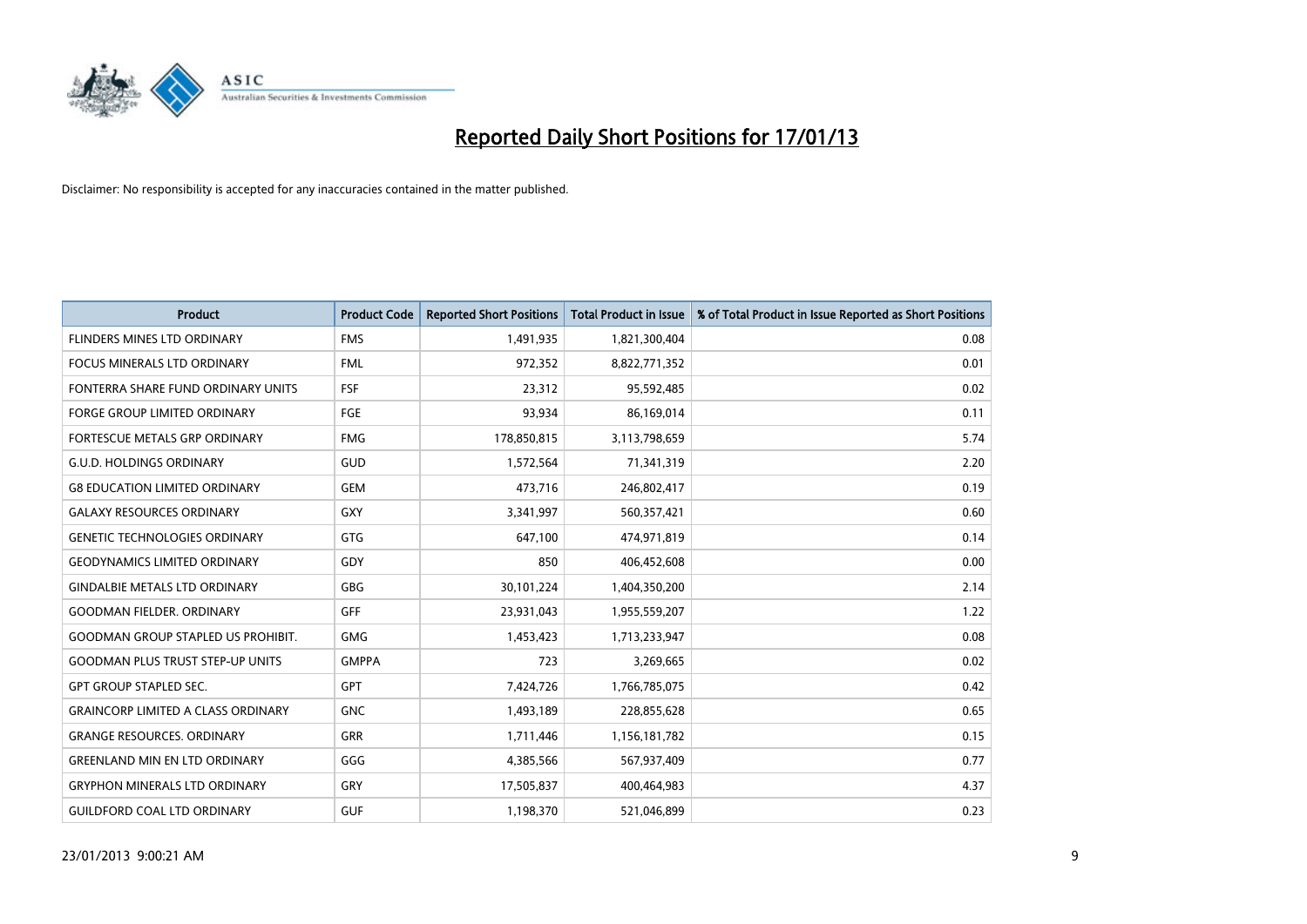

| <b>Product</b>                      | <b>Product Code</b> | <b>Reported Short Positions</b> | <b>Total Product in Issue</b> | % of Total Product in Issue Reported as Short Positions |
|-------------------------------------|---------------------|---------------------------------|-------------------------------|---------------------------------------------------------|
| <b>GUNNS LIMITED ORDINARY</b>       | <b>GNS</b>          | 51,528,090                      | 848,401,559                   | 6.07                                                    |
| <b>GWA GROUP LTD ORDINARY</b>       | <b>GWA</b>          | 7,465,327                       | 304,706,899                   | 2.45                                                    |
| <b>HARVEY NORMAN ORDINARY</b>       | <b>HVN</b>          | 121,314,368                     | 1,062,316,784                 | 11.42                                                   |
| HASTIE GROUP LIMITED ORDINARY       | <b>HST</b>          | 233,914                         | 137,353,504                   | 0.17                                                    |
| <b>HENDERSON GROUP CDI 1:1</b>      | <b>HGG</b>          | 1,196,405                       | 717,648,677                   | 0.17                                                    |
| HFA HOLDINGS LIMITED ORDINARY       | <b>HFA</b>          | 3,809                           | 117,332,831                   | 0.00                                                    |
| HILLGROVE RES LTD ORDINARY          | <b>HGO</b>          | 3,410,553                       | 1,022,760,221                 | 0.33                                                    |
| HILLS HOLDINGS LTD ORDINARY         | <b>HIL</b>          | 3,112,160                       | 246,500,444                   | 1.26                                                    |
| HORIZON OIL LIMITED ORDINARY        | <b>HZN</b>          | 33,700,049                      | 1,130,811,515                 | 2.98                                                    |
| <b>ICON ENERGY LIMITED ORDINARY</b> | <b>ICN</b>          | 72                              | 533,391,210                   | 0.00                                                    |
| <b>IINET LIMITED ORDINARY</b>       | <b>IIN</b>          | 174,605                         | 161,238,847                   | 0.11                                                    |
| <b>ILUKA RESOURCES ORDINARY</b>     | ILU                 | 65,525,782                      | 418,700,517                   | 15.65                                                   |
| <b>IMDEX LIMITED ORDINARY</b>       | <b>IMD</b>          | 1,301,693                       | 210,473,188                   | 0.62                                                    |
| <b>INCITEC PIVOT ORDINARY</b>       | IPL                 | 6,069,956                       | 1,628,730,107                 | 0.37                                                    |
| <b>INDEPENDENCE GROUP ORDINARY</b>  | <b>IGO</b>          | 4,214,511                       | 232,882,535                   | 1.81                                                    |
| INDOPHIL RESOURCES ORDINARY         | <b>IRN</b>          | 1,498,929                       | 1,203,146,194                 | 0.12                                                    |
| INFIGEN ENERGY STAPLED SECURITIES   | <b>IFN</b>          | 3,346,260                       | 762,265,972                   | 0.44                                                    |
| INSURANCE AUSTRALIA ORDINARY        | IAG                 | 6,180,217                       | 2,079,034,021                 | 0.30                                                    |
| <b>INTEGRATED RESEARCH ORDINARY</b> | IRI                 | 112,553                         | 168,359,453                   | 0.07                                                    |
| <b>INTREPID MINES ORDINARY</b>      | <b>IAU</b>          | 10,260,659                      | 555,419,975                   | 1.85                                                    |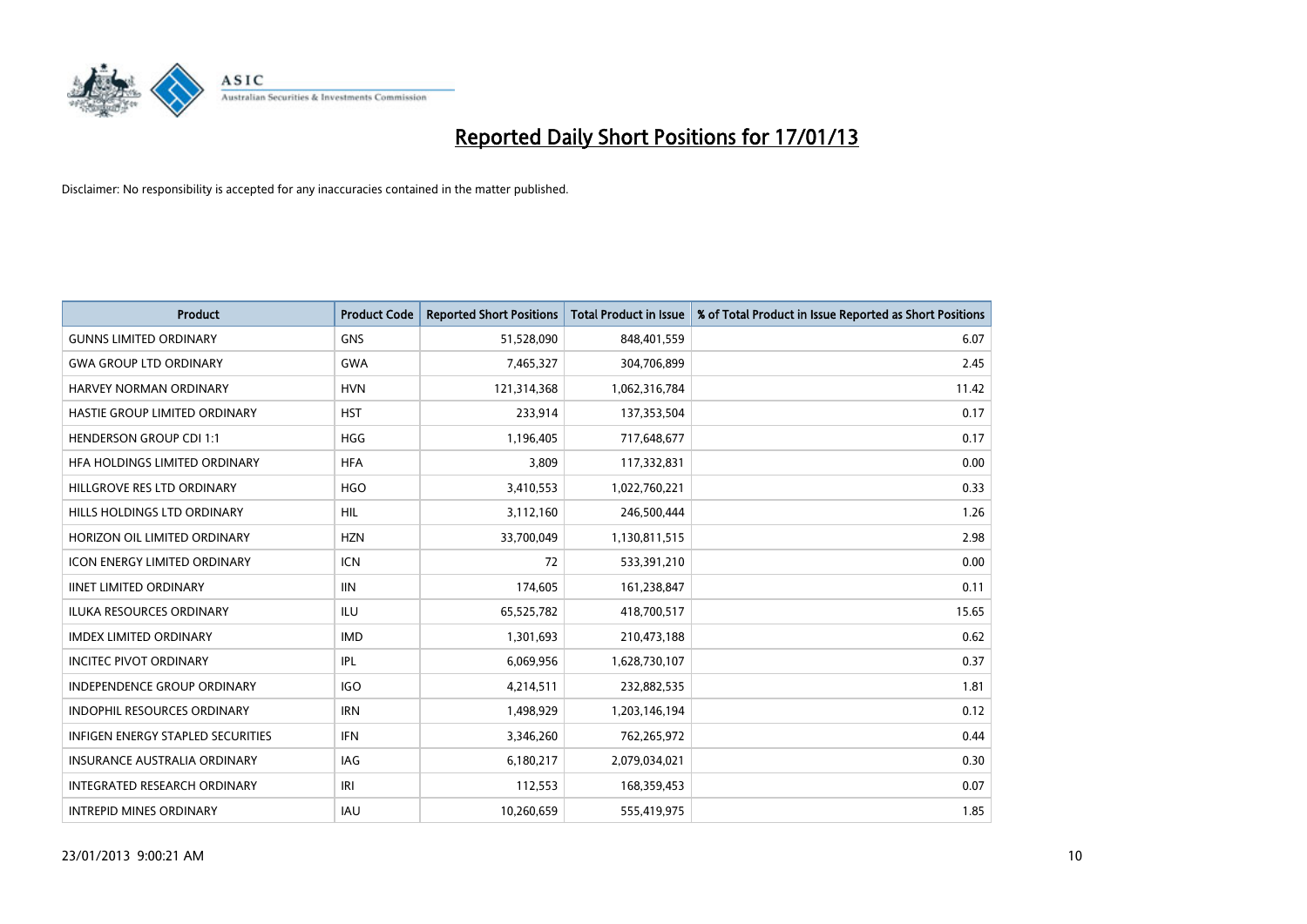

| <b>Product</b>                                  | <b>Product Code</b> | <b>Reported Short Positions</b> | <b>Total Product in Issue</b> | % of Total Product in Issue Reported as Short Positions |
|-------------------------------------------------|---------------------|---------------------------------|-------------------------------|---------------------------------------------------------|
| <b>INVESTA OFFICE FUND STAPLED SECURITIES</b>   | <b>IOF</b>          | 2,853,355                       | 614,047,458                   | 0.46                                                    |
| <b>INVOCARE LIMITED ORDINARY</b>                | IVC                 | 3,154,538                       | 110,030,298                   | 2.87                                                    |
| <b>ION LIMITED ORDINARY</b>                     | <b>ION</b>          | 164,453                         | 256,365,105                   | 0.06                                                    |
| <b>IOOF HOLDINGS LTD ORDINARY</b>               | IFL.                | 1,418,380                       | 232,091,225                   | 0.61                                                    |
| <b>IRESS LIMITED ORDINARY</b>                   | <b>IRE</b>          | 1,829,826                       | 128,620,231                   | 1.42                                                    |
| <b>IRON ORE HOLDINGS ORDINARY</b>               | <b>IOH</b>          | 39,352                          | 161,174,005                   | 0.02                                                    |
| ISHARES GLOBAL 100 CDI 1:1                      | <b>IOO</b>          | 8.869                           | 10,600,000                    | 0.08                                                    |
| ISHARES S&P ASIA 50 CDI 1:1                     | <b>IAA</b>          | 5,916                           | 1,700,000                     | 0.35                                                    |
| <b>IVANHOE AUSTRALIA ORDINARY</b>               | <b>IVA</b>          | 2,096,984                       | 714,483,151                   | 0.29                                                    |
| <b>JAMES HARDIE INDUST CHESS DEPOSITARY INT</b> | <b>IHX</b>          | 9,077,700                       | 440,917,727                   | 2.06                                                    |
| <b>JB HI-FI LIMITED ORDINARY</b>                | <b>IBH</b>          | 17,710,045                      | 98,850,643                    | 17.92                                                   |
| <b>JUMBO INTERACTIVE ORDINARY</b>               | <b>JIN</b>          | 1,000                           | 43,002,560                    | 0.00                                                    |
| <b>JUPITER MINES ORDINARY</b>                   | <b>IMS</b>          | 1,672                           | 2,281,835,383                 | 0.00                                                    |
| <b>KAGARA LTD ORDINARY</b>                      | <b>KZL</b>          | 3,034,012                       | 798,953,117                   | 0.38                                                    |
| KANGAROO RES LTD ORDINARY                       | <b>KRL</b>          | 191,687                         | 3,434,430,012                 | 0.01                                                    |
| KAROON GAS AUSTRALIA ORDINARY                   | <b>KAR</b>          | 229,885                         | 221,420,769                   | 0.10                                                    |
| KATHMANDU HOLD LTD ORDINARY                     | <b>KMD</b>          | 588,972                         | 200,215,894                   | 0.29                                                    |
| <b>KBL MINING LIMITED ORDINARY</b>              | <b>KBL</b>          | 1,820                           | 293,535,629                   | 0.00                                                    |
| <b>KENTOR GOLD LIMITED ORDINARY</b>             | KGL                 | 275                             | 140,040,563                   | 0.00                                                    |
| KINGSGATE CONSOLID. ORDINARY                    | <b>KCN</b>          | 9,097,898                       | 151,828,173                   | 5.99                                                    |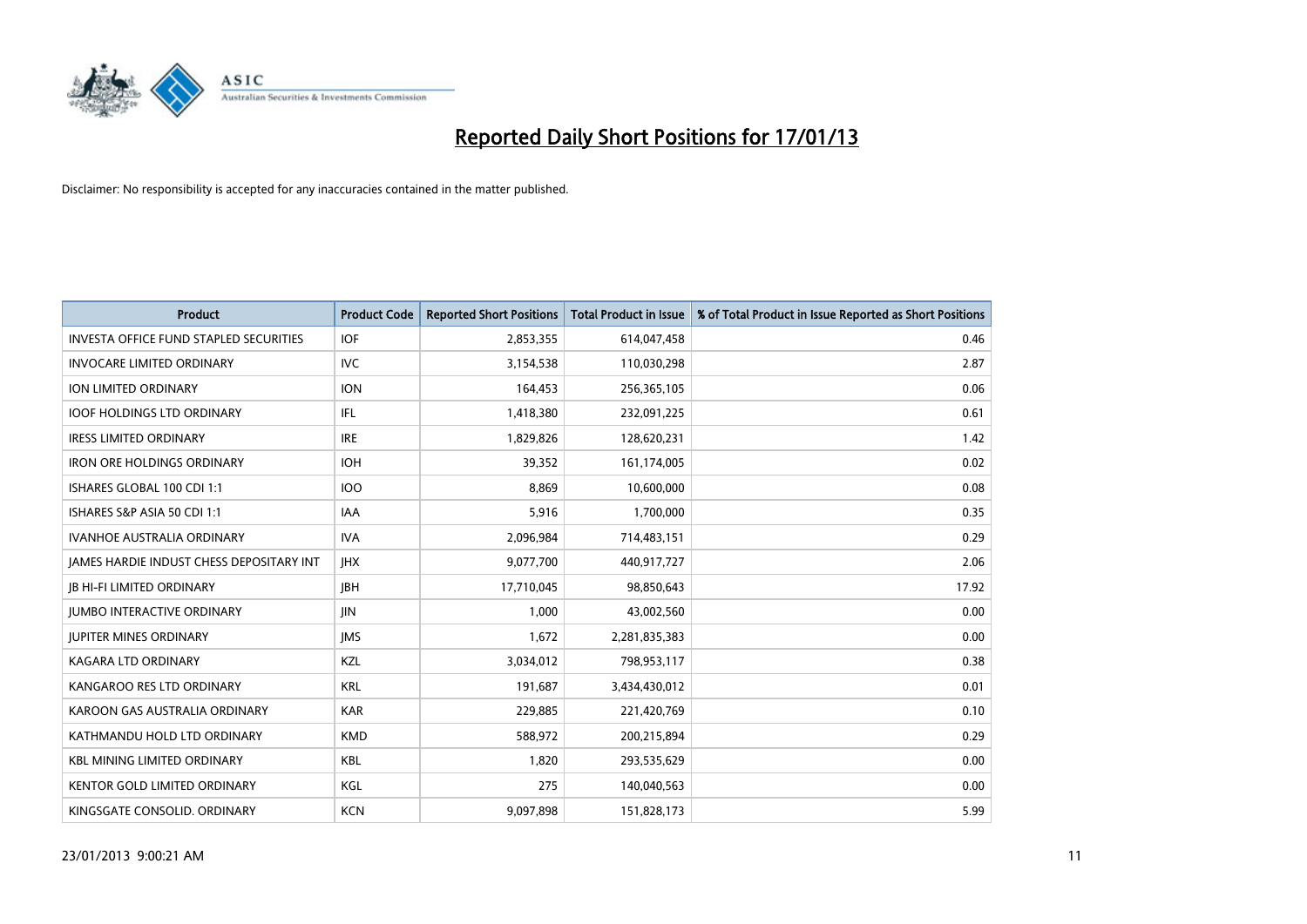

| <b>Product</b>                        | <b>Product Code</b> | <b>Reported Short Positions</b> | <b>Total Product in Issue</b> | % of Total Product in Issue Reported as Short Positions |
|---------------------------------------|---------------------|---------------------------------|-------------------------------|---------------------------------------------------------|
| KINGSROSE MINING LTD ORDINARY         | <b>KRM</b>          | 117,873                         | 291,261,517                   | 0.04                                                    |
| LEIGHTON HOLDINGS ORDINARY            | LEI                 | 8,670,939                       | 337, 164, 188                 | 2.57                                                    |
| LEND LEASE GROUP UNIT/ORD STAPLED     | LLC                 | 5,111,130                       | 574,351,883                   | 0.89                                                    |
| LINC ENERGY LTD ORDINARY              | <b>LNC</b>          | 17,614,450                      | 517,770,424                   | 3.40                                                    |
| LIQUEFIED NATURAL ORDINARY            | <b>LNG</b>          | 272,800                         | 267,699,015                   | 0.10                                                    |
| LUIRI GOLD LIMITED 1C US COMMON       | <b>LGM</b>          | 7,591                           | 197,431,905                   | 0.00                                                    |
| LYCOPODIUM LIMITED ORDINARY           | <b>LYL</b>          | 602                             | 38,755,103                    | 0.00                                                    |
| LYNAS CORPORATION ORDINARY            | <b>LYC</b>          | 148,297,133                     | 1,960,801,292                 | 7.56                                                    |
| <b>M2 TELECOMMUNICATION ORDINARY</b>  | <b>MTU</b>          | 6,665,240                       | 157,976,251                   | 4.22                                                    |
| <b>MACA LIMITED ORDINARY</b>          | <b>MLD</b>          | 1,060,406                       | 150,000,000                   | 0.71                                                    |
| MACMAHON HOLDINGS ORDINARY            | <b>MAH</b>          | 22,058,509                      | 1,020,539,461                 | 2.16                                                    |
| MACQ ATLAS ROADS GRP ORDINARY STAPLED | <b>MQA</b>          | 3,185,236                       | 478,531,436                   | 0.67                                                    |
| MACQUARIE GROUP LTD ORDINARY          | <b>MOG</b>          | 6,178,918                       | 339,178,329                   | 1.82                                                    |
| <b>MATRIX C &amp; E LTD ORDINARY</b>  | <b>MCE</b>          | 3,943,312                       | 94,555,428                    | 4.17                                                    |
| MAVERICK DRILLING ORDINARY            | <b>MAD</b>          | 13,175,312                      | 452,726,751                   | 2.91                                                    |
| MAYNE PHARMA LTD ORDINARY             | <b>MYX</b>          | 546,300                         | 545,527,413                   | 0.10                                                    |
| MCMILLAN SHAKESPEARE ORDINARY         | <b>MMS</b>          | 835,691                         | 74,523,965                    | 1.12                                                    |
| MCPHERSON'S LTD ORDINARY              | <b>MCP</b>          | 820                             | 73,106,633                    | 0.00                                                    |
| MEDUSA MINING LTD ORDINARY            | <b>MML</b>          | 2,644,482                       | 188,903,911                   | 1.40                                                    |
| MELBOURNE IT LIMITED ORDINARY         | <b>MLB</b>          | 550,385                         | 82,451,363                    | 0.67                                                    |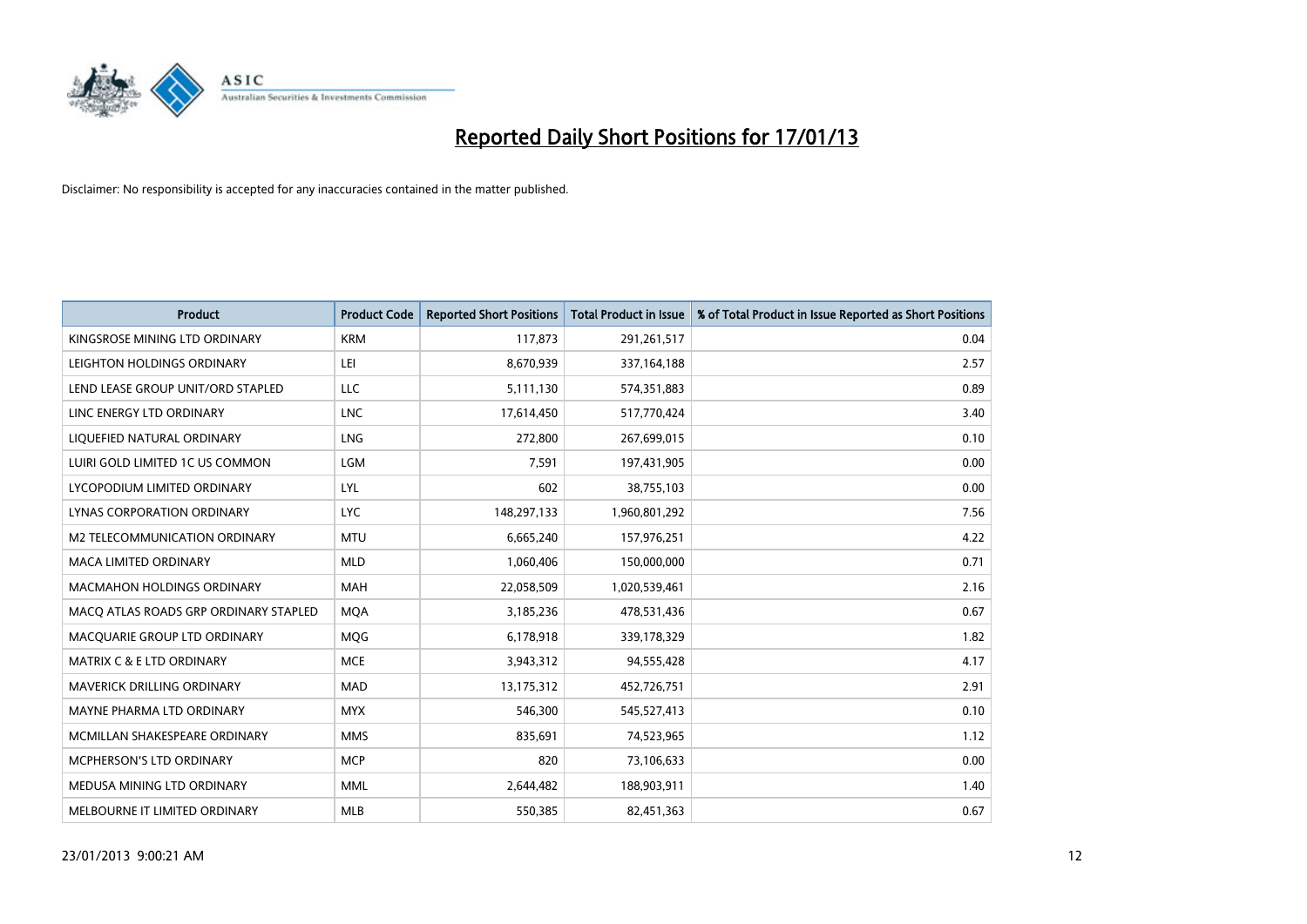

| <b>Product</b>                     | <b>Product Code</b> | <b>Reported Short Positions</b> | <b>Total Product in Issue</b> | % of Total Product in Issue Reported as Short Positions |
|------------------------------------|---------------------|---------------------------------|-------------------------------|---------------------------------------------------------|
| MEO AUSTRALIA LTD ORDINARY         | <b>MEO</b>          | 477,900                         | 627,264,587                   | 0.08                                                    |
| MERMAID MARINE ORDINARY            | <b>MRM</b>          | 1,009,242                       | 223,832,900                   | 0.45                                                    |
| MESOBLAST LIMITED ORDINARY         | <b>MSB</b>          | 15,849,952                      | 287,132,832                   | 5.52                                                    |
| METALS X LIMITED ORDINARY          | <b>MLX</b>          | 6,701,927                       | 1,651,766,110                 | 0.41                                                    |
| METCASH LIMITED ORDINARY           | <b>MTS</b>          | 97,323,671                      | 880,704,786                   | 11.05                                                   |
| METMINCO LIMITED ORDINARY          | <b>MNC</b>          | 54.825                          | 1,749,543,023                 | 0.00                                                    |
| MICLYN EXP OFFSHR ORDINARY         | <b>MIO</b>          | 124,044                         | 278,639,188                   | 0.04                                                    |
| MILTON CORPORATION ORDINARY        | <b>MLT</b>          | 12,800                          | 121,625,655                   | 0.01                                                    |
| MINCOR RESOURCES NL ORDINARY       | <b>MCR</b>          | 2,262,221                       | 188,208,274                   | 1.20                                                    |
| MINERAL DEPOSITS ORDINARY          | <b>MDL</b>          | 406,433                         | 83,538,786                    | 0.49                                                    |
| MINERAL RESOURCES. ORDINARY        | <b>MIN</b>          | 3,969,436                       | 185,333,269                   | 2.14                                                    |
| MIRABELA NICKEL LTD ORDINARY       | <b>MBN</b>          | 6,592,966                       | 876,582,736                   | 0.75                                                    |
| MIRVAC GROUP STAPLED SECURITIES    | <b>MGR</b>          | 5,873,936                       | 3,425,587,451                 | 0.17                                                    |
| MOLOPO ENERGY LTD ORDINARY         | <b>MPO</b>          | 586,653                         | 246,121,586                   | 0.24                                                    |
| <b>MONADELPHOUS GROUP ORDINARY</b> | <b>MND</b>          | 6,955,022                       | 90,663,543                    | 7.67                                                    |
| MORTGAGE CHOICE LTD ORDINARY       | <b>MOC</b>          | 2,377,991                       | 123,431,282                   | 1.93                                                    |
| <b>MOUNT GIBSON IRON ORDINARY</b>  | <b>MGX</b>          | 3,291,431                       | 1,090,584,232                 | 0.30                                                    |
| MURCHISON METALS LTD ORDINARY      | <b>MMX</b>          | 6,141,070                       | 450,497,346                   | 1.36                                                    |
| <b>MYER HOLDINGS LTD ORDINARY</b>  | <b>MYR</b>          | 80,215,616                      | 583,384,551                   | 13.75                                                   |
| MYSTATE LIMITED ORDINARY           | <b>MYS</b>          | 19,725                          | 87,117,374                    | 0.02                                                    |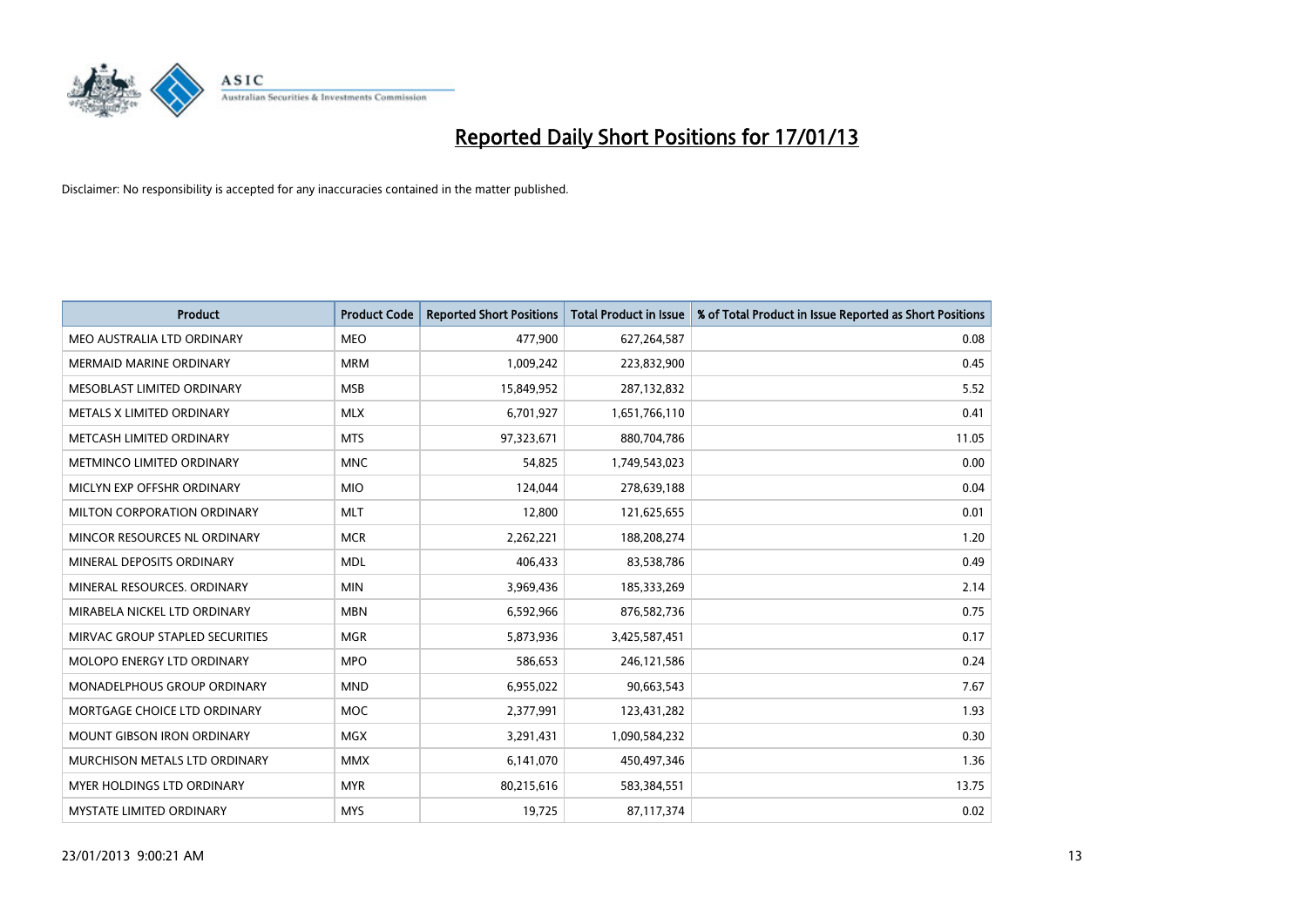

| <b>Product</b>                        | <b>Product Code</b> | <b>Reported Short Positions</b> | <b>Total Product in Issue</b> | % of Total Product in Issue Reported as Short Positions |
|---------------------------------------|---------------------|---------------------------------|-------------------------------|---------------------------------------------------------|
| NATIONAL AUST, BANK ORDINARY          | <b>NAB</b>          | 14,658,687                      | 2,342,207,090                 | 0.63                                                    |
| NAVITAS LIMITED ORDINARY              | <b>NVT</b>          | 9,079,162                       | 375,367,918                   | 2.42                                                    |
| NEON ENERGY LIMITED ORDINARY          | <b>NEN</b>          | 3,217,207                       | 549,844,091                   | 0.59                                                    |
| NEW HOPE CORPORATION ORDINARY         | <b>NHC</b>          | 2,398,802                       | 830,563,352                   | 0.29                                                    |
| NEWCREST MINING ORDINARY              | <b>NCM</b>          | 2,222,047                       | 765,906,839                   | 0.29                                                    |
| NEWS CORP A NON-VOTING CDI            | <b>NWSLV</b>        | 2,519,654                       | 1,531,612,286                 | 0.16                                                    |
| NEWS CORP B VOTING CDI                | <b>NWS</b>          | 1,465,490                       | 798,520,953                   | 0.18                                                    |
| NEWSAT LIMITED ORDINARY               | <b>NWT</b>          | 58,617                          | 233,052,157                   | 0.03                                                    |
| NEXTDC LIMITED ORDINARY               | <b>NXT</b>          | 3,289,764                       | 172,602,288                   | 1.91                                                    |
| NEXUS ENERGY LIMITED ORDINARY         | <b>NXS</b>          | 8,528,404                       | 1,329,821,159                 | 0.64                                                    |
| NIB HOLDINGS LIMITED ORDINARY         | <b>NHF</b>          | 5,729                           | 439,004,182                   | 0.00                                                    |
| NIDO PETROLEUM ORDINARY               | <b>NDO</b>          | 105,313                         | 1,684,732,219                 | 0.01                                                    |
| NOBLE MINERAL RES ORDINARY            | <b>NMG</b>          | 2,982,014                       | 666,397,952                   | 0.45                                                    |
| NORFOLK GROUP ORDINARY                | <b>NFK</b>          | 50                              | 158,890,730                   | 0.00                                                    |
| NORTHERN IRON LTD ORDINARY            | <b>NFE</b>          | 3,243,123                       | 484,405,314                   | 0.67                                                    |
| NORTHERN STAR ORDINARY                | <b>NST</b>          | 5,536,636                       | 424,277,027                   | 1.30                                                    |
| NRW HOLDINGS LIMITED ORDINARY         | <b>NWH</b>          | 1,378,182                       | 278,888,011                   | 0.49                                                    |
| NUFARM LIMITED ORDINARY               | <b>NUF</b>          | 5,974,758                       | 262,796,891                   | 2.27                                                    |
| OAKTON LIMITED ORDINARY               | <b>OKN</b>          | 9,177                           | 91,721,874                    | 0.01                                                    |
| OCEANAGOLD CORP. CHESS DEPOSITARY INT | <b>OGC</b>          | 2,372,050                       | 293,517,918                   | 0.81                                                    |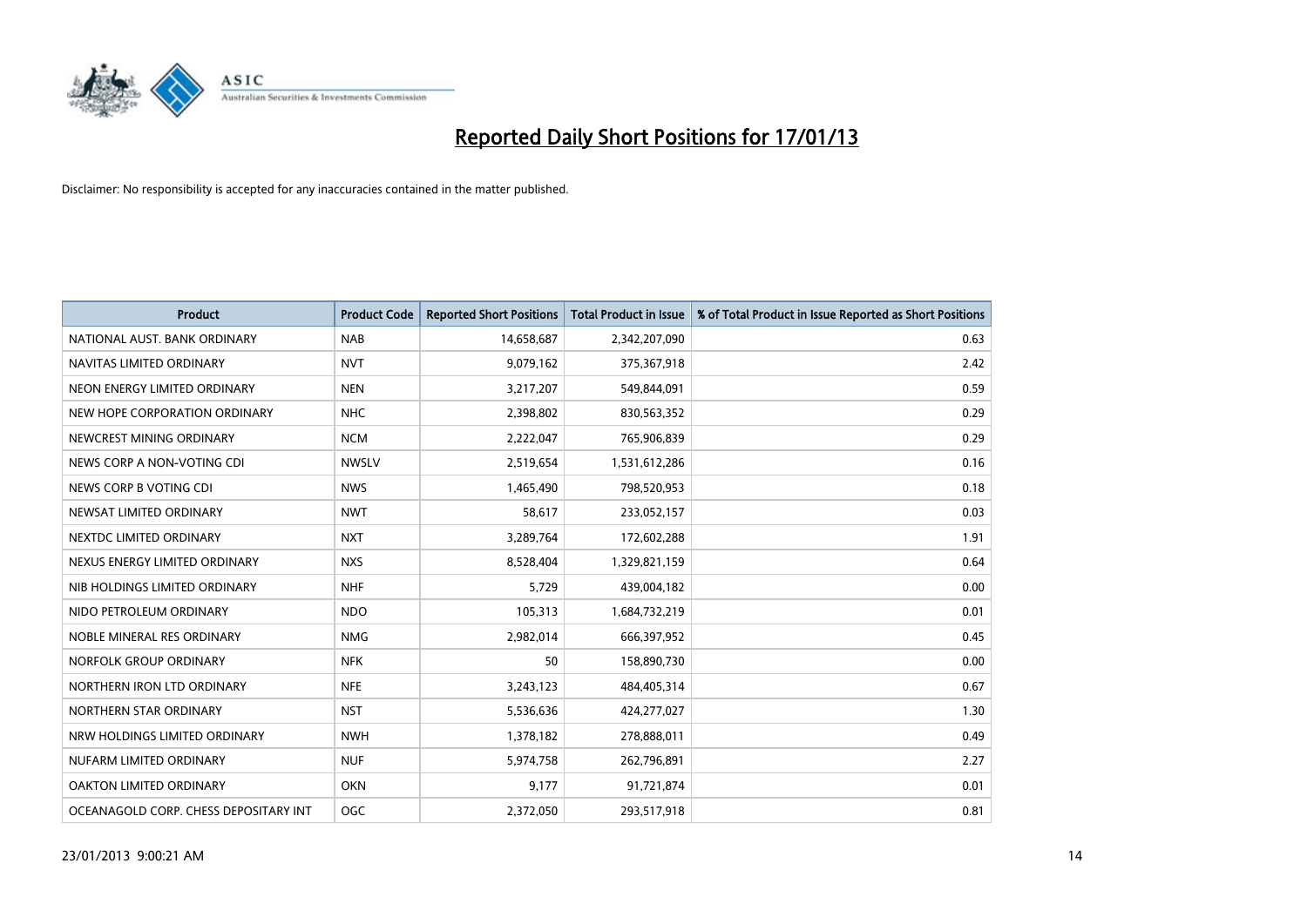

| <b>Product</b>               | <b>Product Code</b> | <b>Reported Short Positions</b> | <b>Total Product in Issue</b> | % of Total Product in Issue Reported as Short Positions |
|------------------------------|---------------------|---------------------------------|-------------------------------|---------------------------------------------------------|
| OIL SEARCH LTD ORDINARY      | OSH                 | 9,106,981                       | 1,334,756,742                 | 0.68                                                    |
| OM HOLDINGS LIMITED ORDINARY | OMH                 | 3,975,815                       | 673,423,337                   | 0.59                                                    |
| ORICA LIMITED ORDINARY       | ORI                 | 3,737,922                       | 366,686,516                   | 1.02                                                    |
| ORIGIN ENERGY ORDINARY       | <b>ORG</b>          | 13,158,283                      | 1,094,029,776                 | 1.20                                                    |
| OROCOBRE LIMITED ORDINARY    | <b>ORE</b>          | 127,492                         | 117,745,140                   | 0.11                                                    |
| OROTONGROUP LIMITED ORDINARY | ORL                 | 30,102                          | 40,880,902                    | 0.07                                                    |
| OZ MINERALS ORDINARY         | OZL                 | 7,888,686                       | 303,470,022                   | 2.60                                                    |
| PACIFIC BRANDS ORDINARY      | PBG                 | 12,151,158                      | 912,915,695                   | 1.33                                                    |
| PALADIN ENERGY LTD ORDINARY  | <b>PDN</b>          | 103,056,277                     | 836,825,651                   | 12.32                                                   |
| PANAUST LIMITED ORDINARY     | PNA                 | 825,095                         | 606,155,069                   | 0.14                                                    |
| PANCONTINENTAL OIL ORDINARY  | PCL                 | 45,000                          | 1,150,994,096                 | 0.00                                                    |
| PANORAMIC RESOURCES ORDINARY | PAN                 | 1,204,977                       | 256,058,555                   | 0.47                                                    |
| PAPERLINX LIMITED ORDINARY   | <b>PPX</b>          | 68,231                          | 609,280,761                   | 0.01                                                    |
| PAPILLON RES LTD ORDINARY    | <b>PIR</b>          | 1,357,677                       | 268,269,982                   | 0.51                                                    |
| PATTIES FOODS LTD ORDINARY   | PFL                 | 100,000                         | 139,065,639                   | 0.07                                                    |
| PEET LIMITED ORDINARY        | <b>PPC</b>          | 3,920,809                       | 321,013,141                   | 1.22                                                    |
| PERILYA LIMITED ORDINARY     | PEM                 | 514                             | 769,316,426                   | 0.00                                                    |
| PERPETUAL LIMITED ORDINARY   | <b>PPT</b>          | 2,160,138                       | 41,980,678                    | 5.15                                                    |
| PERSEUS MINING LTD ORDINARY  | PRU                 | 18,333,608                      | 457,962,088                   | 4.00                                                    |
| PHARMAXIS LTD ORDINARY       | <b>PXS</b>          | 6,262,635                       | 308,543,389                   | 2.03                                                    |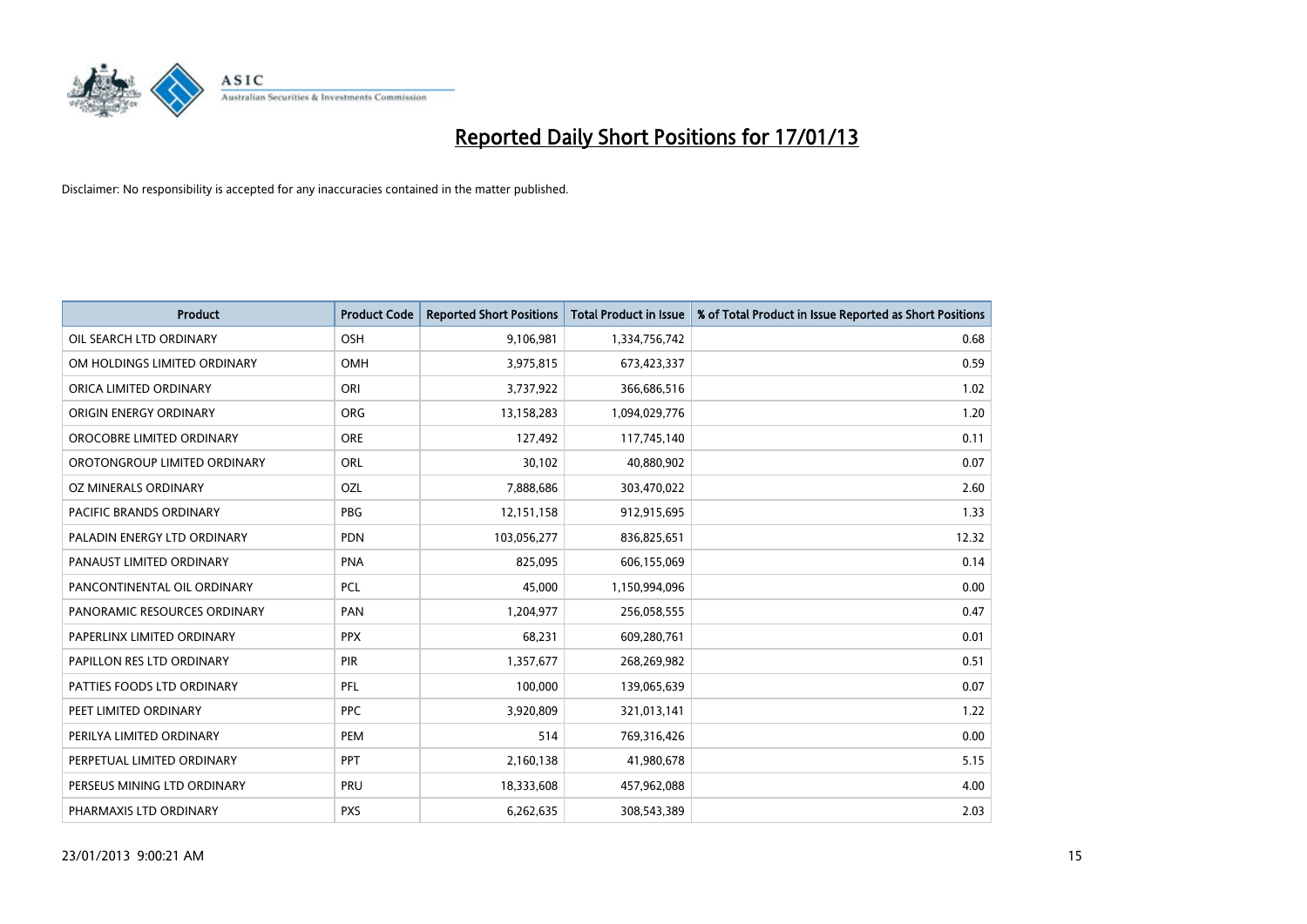

| <b>Product</b>                    | <b>Product Code</b> | <b>Reported Short Positions</b> | <b>Total Product in Issue</b> | % of Total Product in Issue Reported as Short Positions |
|-----------------------------------|---------------------|---------------------------------|-------------------------------|---------------------------------------------------------|
| PLATINUM ASSET ORDINARY           | <b>PTM</b>          | 12,073,916                      | 561,347,878                   | 2.15                                                    |
| PLATINUM AUSTRALIA ORDINARY       | <b>PLA</b>          | 836,127                         | 504,968,043                   | 0.17                                                    |
| PMP LIMITED ORDINARY              | <b>PMP</b>          | 31,144                          | 323,781,124                   | 0.01                                                    |
| PRANA BIOTECHNOLOGY ORDINARY      | PBT                 | 43.000                          | 340,689,928                   | 0.01                                                    |
| PREMIER INVESTMENTS ORDINARY      | <b>PMV</b>          | 1,195,302                       | 155,260,478                   | 0.77                                                    |
| PRIMA BIOMED LTD ORDINARY         | <b>PRR</b>          | 6,288,810                       | 1,066,063,388                 | 0.59                                                    |
| PRIMARY HEALTH CARE ORDINARY      | <b>PRY</b>          | 23,722,660                      | 502,983,554                   | 4.72                                                    |
| PRIMEAG AUSTRALIA ORDINARY        | PAG                 | 7,003                           | 266,394,444                   | 0.00                                                    |
| PROGRAMMED ORDINARY               | <b>PRG</b>          | 203,584                         | 118,177,001                   | 0.17                                                    |
| PROSPERITY RESOURCES ORDINARY     | <b>PSP</b>          | 264,500                         | 408,104,180                   | 0.06                                                    |
| PSIVIDA CORP CDI 1:1              | <b>PVA</b>          | 50,000                          | 8,941,306                     | 0.56                                                    |
| PURA VIDA ENERGY NL ORDINARY      | <b>PVD</b>          | 157,040                         | 59,769,584                    | 0.26                                                    |
| <b>QANTAS AIRWAYS ORDINARY</b>    | QAN                 | 18,205,538                      | 2,253,918,425                 | 0.81                                                    |
| OBE INSURANCE GROUP ORDINARY      | <b>OBE</b>          | 64,057,751                      | 1,196,747,582                 | 5.35                                                    |
| ORXPHARMA LTD ORDINARY            | <b>ORX</b>          | 130,762                         | 144,644,706                   | 0.09                                                    |
| <b>QUBE HOLDINGS LTD ORDINARY</b> | <b>QUB</b>          | 8,587,644                       | 926,489,845                   | 0.93                                                    |
| RAMELIUS RESOURCES ORDINARY       | <b>RMS</b>          | 4,392,807                       | 337,296,949                   | 1.30                                                    |
| RAMSAY HEALTH CARE ORDINARY       | <b>RHC</b>          | 2,915,491                       | 202,081,252                   | 1.44                                                    |
| <b>RCR TOMLINSON ORDINARY</b>     | <b>RCR</b>          | 113,718                         | 132,431,265                   | 0.09                                                    |
| RECKON LIMITED ORDINARY           | <b>RKN</b>          | 451,000                         | 129,488,015                   | 0.35                                                    |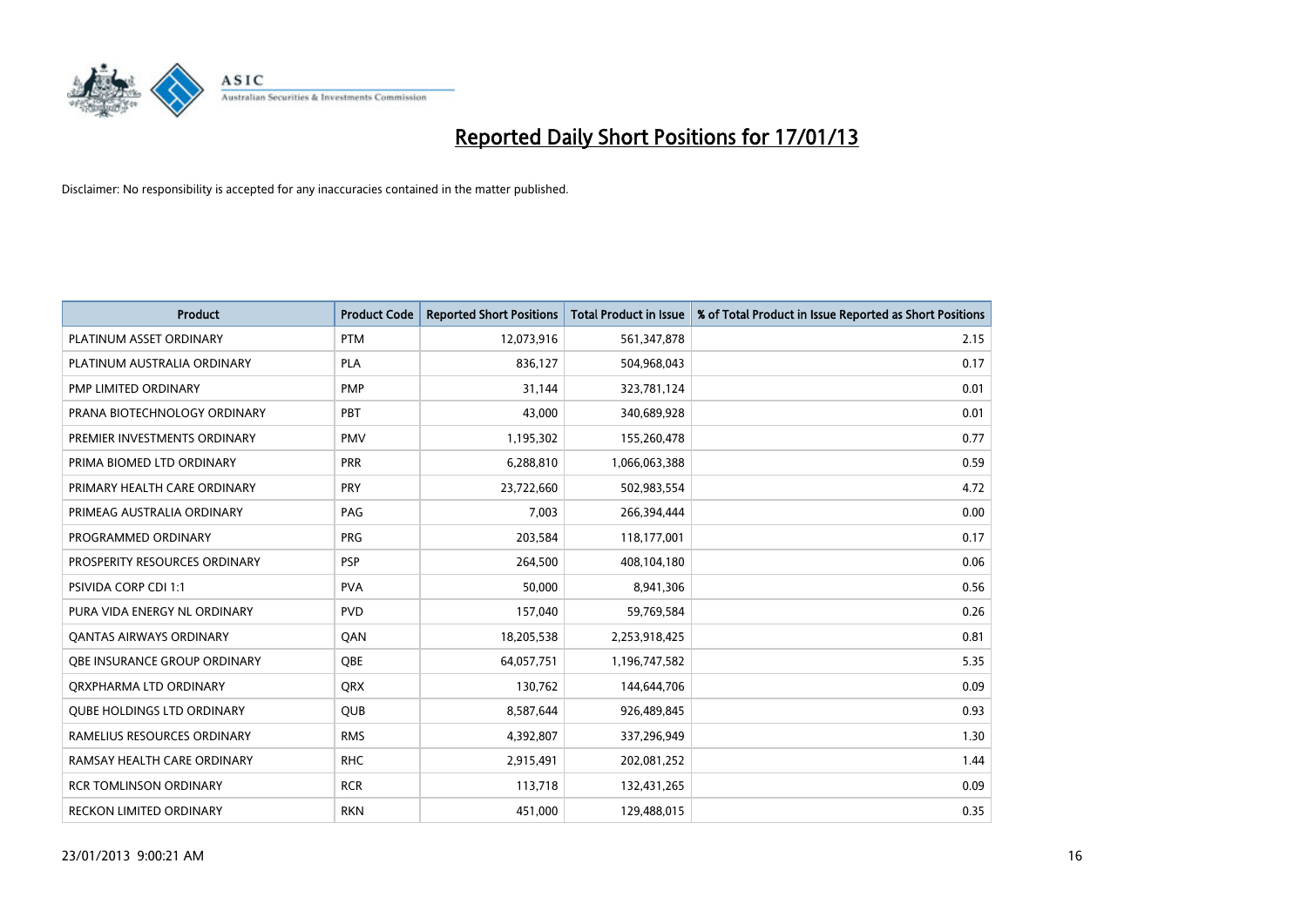

| <b>Product</b>                      | <b>Product Code</b> | <b>Reported Short Positions</b> | <b>Total Product in Issue</b> | % of Total Product in Issue Reported as Short Positions |
|-------------------------------------|---------------------|---------------------------------|-------------------------------|---------------------------------------------------------|
| <b>RED 5 LIMITED ORDINARY</b>       | <b>RED</b>          | 1,848,856                       | 135,488,008                   | 1.36                                                    |
| <b>RED FORK ENERGY ORDINARY</b>     | <b>RFE</b>          | 3,413,247                       | 384,951,719                   | 0.89                                                    |
| REDBANK ENERGY LTD ORDINARY         | AEJ                 | 13                              | 786,287                       | 0.00                                                    |
| REDFLEX HOLDINGS ORDINARY           | <b>RDF</b>          | 2,820                           | 110,762,310                   | 0.00                                                    |
| REECE AUSTRALIA LTD. ORDINARY       | <b>REH</b>          | 10,367                          | 99,600,000                    | 0.01                                                    |
| <b>REGIS RESOURCES ORDINARY</b>     | <b>RRL</b>          | 4,351,674                       | 473,975,396                   | 0.92                                                    |
| RESMED INC CDI 10:1                 | <b>RMD</b>          | 2,796,388                       | 1,556,242,300                 | 0.18                                                    |
| RESOLUTE MINING ORDINARY            | <b>RSG</b>          | 1,821,619                       | 643,094,224                   | 0.28                                                    |
| <b>RESOURCE GENERATION ORDINARY</b> | <b>RES</b>          | 173                             | 263,345,652                   | 0.00                                                    |
| RETAIL FOOD GROUP ORDINARY          | <b>RFG</b>          | 189,009                         | 130,054,522                   | 0.15                                                    |
| REVERSE CORP LIMITED ORDINARY       | <b>REF</b>          | 100                             | 92,382,175                    | 0.00                                                    |
| REX MINERALS LIMITED ORDINARY       | <b>RXM</b>          | 1,890,880                       | 188,907,284                   | 1.00                                                    |
| RHG LIMITED ORDINARY                | <b>RHG</b>          | 300,131                         | 308,483,177                   | 0.10                                                    |
| RIALTO ENERGY ORDINARY              | <b>RIA</b>          | 41                              | 672,259,992                   | 0.00                                                    |
| <b>RIDLEY CORPORATION ORDINARY</b>  | <b>RIC</b>          | 25,244                          | 307,817,071                   | 0.01                                                    |
| RIO TINTO LIMITED ORDINARY          | <b>RIO</b>          | 9,048,154                       | 435,758,720                   | 2.08                                                    |
| ROC OIL COMPANY ORDINARY            | <b>ROC</b>          | 972,765                         | 683,235,552                   | 0.14                                                    |
| RURALCO HOLDINGS ORDINARY           | <b>RHL</b>          | 12,000                          | 55,019,284                    | 0.02                                                    |
| SAI GLOBAL LIMITED ORDINARY         | SAI                 | 5,031,532                       | 206,944,724                   | 2.43                                                    |
| SALMAT LIMITED ORDINARY             | <b>SLM</b>          | 488,210                         | 159,812,799                   | 0.31                                                    |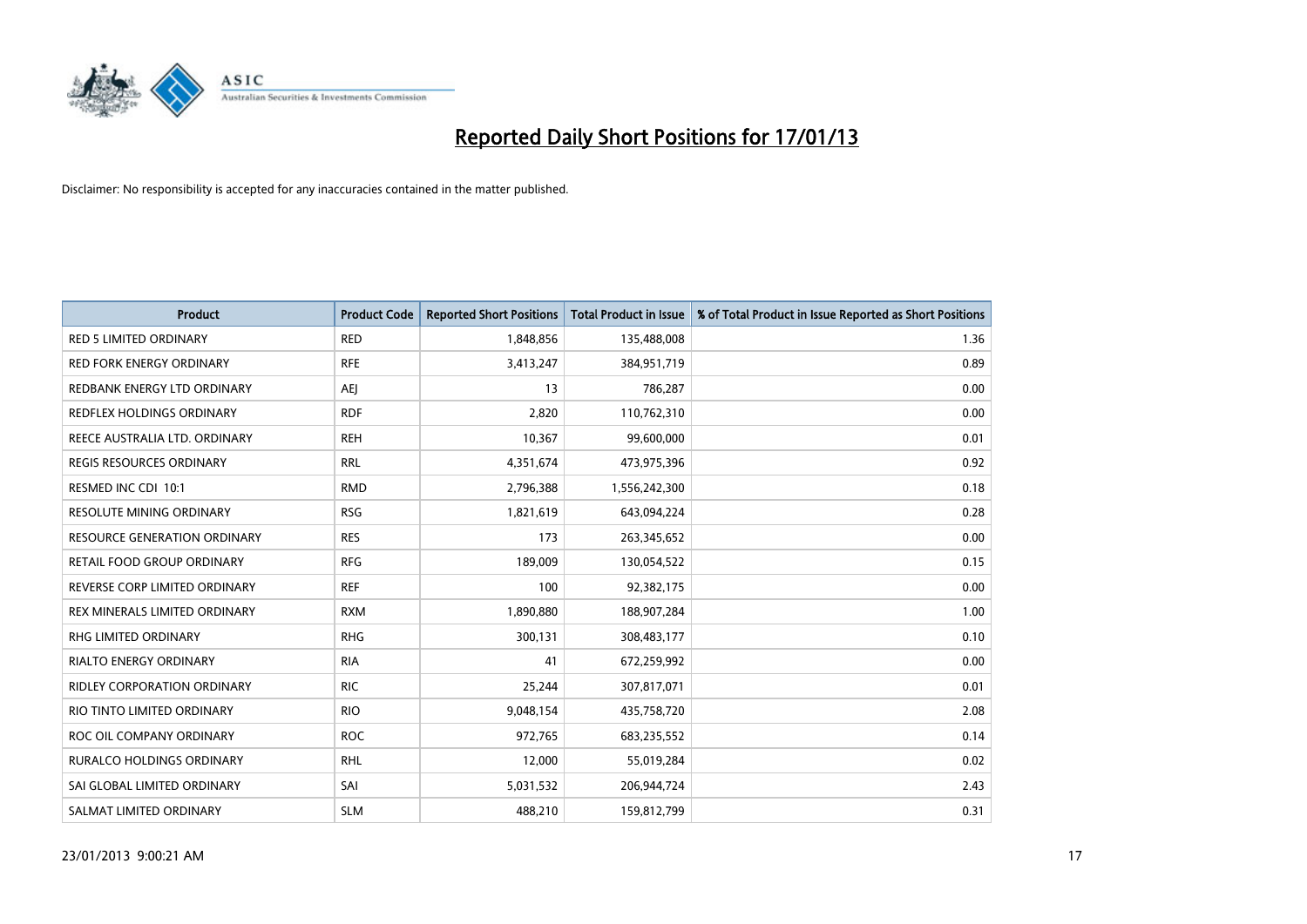

| <b>Product</b>                           | <b>Product Code</b> | <b>Reported Short Positions</b> | <b>Total Product in Issue</b> | % of Total Product in Issue Reported as Short Positions |
|------------------------------------------|---------------------|---------------------------------|-------------------------------|---------------------------------------------------------|
| SAMSON OIL & GAS LTD ORDINARY            | <b>SSN</b>          | 3,910,000                       | 1,865,384,154                 | 0.21                                                    |
| SANDFIRE RESOURCES ORDINARY              | <b>SFR</b>          | 1,787,446                       | 153,524,301                   | 1.16                                                    |
| <b>SANTOS LTD ORDINARY</b>               | <b>STO</b>          | 4,335,177                       | 958,886,565                   | 0.45                                                    |
| SARACEN MINERAL ORDINARY                 | SAR                 | 7,194,632                       | 595,217,424                   | 1.21                                                    |
| SCA PROPERTY GROUP STAPLED SECURITIES    | <b>SCP</b>          | 7,466,610                       | 585,455,114                   | 1.28                                                    |
| SEDGMAN LIMITED ORDINARY                 | <b>SDM</b>          | 283,334                         | 217,623,797                   | 0.13                                                    |
| SEEK LIMITED ORDINARY                    | <b>SEK</b>          | 13,063,899                      | 337,101,307                   | 3.88                                                    |
| SENEX ENERGY LIMITED ORDINARY            | <b>SXY</b>          | 2,657,310                       | 1,140,304,837                 | 0.23                                                    |
| SERVICE STREAM ORDINARY                  | <b>SSM</b>          | 5,018                           | 283,418,867                   | 0.00                                                    |
| SEVEN GROUP HOLDINGS ORDINARY            | <b>SVW</b>          | 3,246,271                       | 307,410,281                   | 1.06                                                    |
| SEVEN WEST MEDIA LTD ORDINARY            | <b>SWM</b>          | 21,431,989                      | 999,160,872                   | 2.14                                                    |
| SIGMA PHARMACEUTICAL ORDINARY            | <b>SIP</b>          | 5,996,186                       | 1,169,236,730                 | 0.51                                                    |
| SILEX SYSTEMS ORDINARY                   | <b>SLX</b>          | 1,056,111                       | 170,232,464                   | 0.62                                                    |
| SILVER CHEF LIMITED ORDINARY             | SIV                 | 19,709                          | 27,222,919                    | 0.07                                                    |
| SILVER LAKE RESOURCE ORDINARY            | <b>SLR</b>          | 1,398,634                       | 379,048,750                   | 0.37                                                    |
| SIMS METAL MGMT LTD ORDINARY             | SGM                 | 8,028,975                       | 204,296,106                   | 3.93                                                    |
| SINGAPORE TELECOMM. CHESS DEPOSITARY INT | SGT                 | 5,852,693                       | 174,261,546                   | 3.36                                                    |
| SIRIUS RESOURCES NL ORDINARY             | <b>SIR</b>          | 92,642                          | 223,434,586                   | 0.04                                                    |
| SIRTEX MEDICAL ORDINARY                  | <b>SRX</b>          | 333,910                         | 55,768,136                    | 0.60                                                    |
| SKILLED GROUP LTD ORDINARY               | <b>SKE</b>          | 4.979.974                       | 233,487,276                   | 2.13                                                    |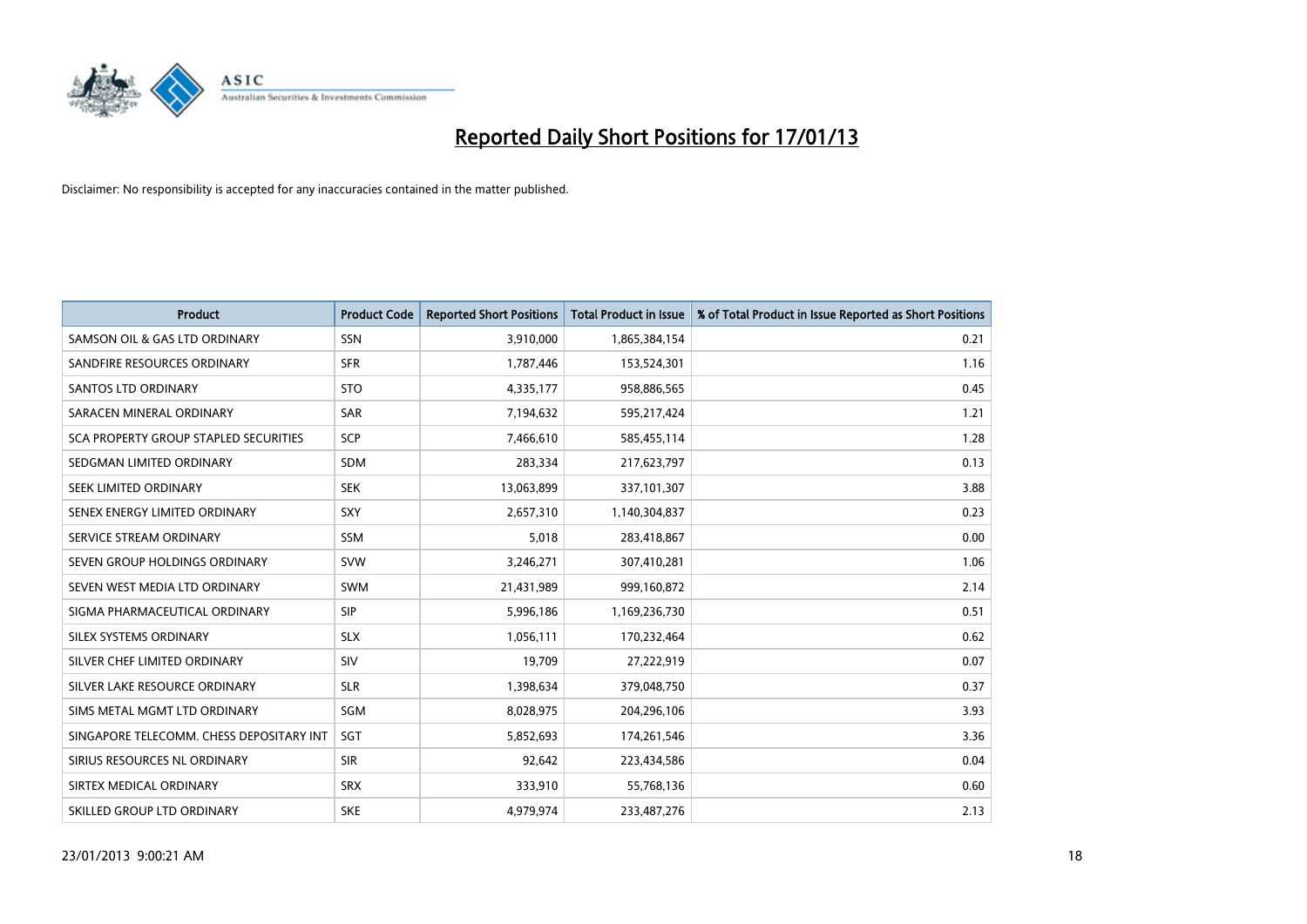

| <b>Product</b>                           | <b>Product Code</b> | <b>Reported Short Positions</b> | <b>Total Product in Issue</b> | % of Total Product in Issue Reported as Short Positions |
|------------------------------------------|---------------------|---------------------------------|-------------------------------|---------------------------------------------------------|
| <b>SKY NETWORK ORDINARY</b>              | <b>SKT</b>          | 30,000                          | 389,139,785                   | 0.01                                                    |
| SKYCITY ENT GRP LTD ORDINARY             | <b>SKC</b>          | 160,101                         | 576,958,340                   | 0.03                                                    |
| <b>SLATER &amp; GORDON ORDINARY</b>      | SGH                 | 45,681                          | 170,537,215                   | 0.03                                                    |
| SMS MANAGEMENT, ORDINARY                 | <b>SMX</b>          | 1,225,795                       | 69,378,477                    | 1.77                                                    |
| SONIC HEALTHCARE ORDINARY                | <b>SHL</b>          | 3,841,089                       | 396,025,681                   | 0.97                                                    |
| SOUL PATTINSON (W.H) ORDINARY            | SOL                 | 10,918                          | 239,395,320                   | 0.00                                                    |
| SOUTH BOULDER MINES ORDINARY             | <b>STB</b>          | 136,195                         | 127,952,826                   | 0.11                                                    |
| SP AUSNET STAPLED SECURITIES             | <b>SPN</b>          | 5,238,091                       | 3,367,543,113                 | 0.16                                                    |
| SPARK INFRASTRUCTURE STAPLED NOTE & UNIT | SKI                 | 35,506,377                      | 1,326,734,264                 | 2.68                                                    |
| SPDR 200 FUND ETF UNITS                  | <b>STW</b>          | 54,773                          | 47,251,346                    | 0.12                                                    |
| SPECIALTY FASHION ORDINARY               | <b>SFH</b>          | 2,578,941                       | 192,236,121                   | 1.34                                                    |
| ST BARBARA LIMITED ORDINARY              | <b>SBM</b>          | 4,008,781                       | 488,074,077                   | 0.82                                                    |
| STANMORE COAL LTD ORDINARY               | <b>SMR</b>          | 32,870                          | 207,827,090                   | 0.02                                                    |
| STARPHARMA HOLDINGS ORDINARY             | <b>SPL</b>          | 6,636,022                       | 283,640,060                   | 2.34                                                    |
| STHN CROSS MEDIA ORDINARY                | <b>SXL</b>          | 15,933,894                      | 704,858,524                   | 2.26                                                    |
| STOCKLAND UNITS/ORD STAPLED              | SGP                 | 24,814,690                      | 2,202,657,963                 | 1.13                                                    |
| STRAITS RES LTD. ORDINARY                | SRQ                 | 69,907                          | 1,164,150,159                 | 0.01                                                    |
| STW COMMUNICATIONS ORDINARY              | SGN                 | 74,371                          | 403,828,512                   | 0.02                                                    |
| SUNCORP GROUP LTD ORDINARY               | <b>SUN</b>          | 9,543,380                       | 1,286,600,980                 | 0.74                                                    |
| SUNDANCE ENERGY ORDINARY                 | <b>SEA</b>          | 4,197,964                       | 278,765,141                   | 1.51                                                    |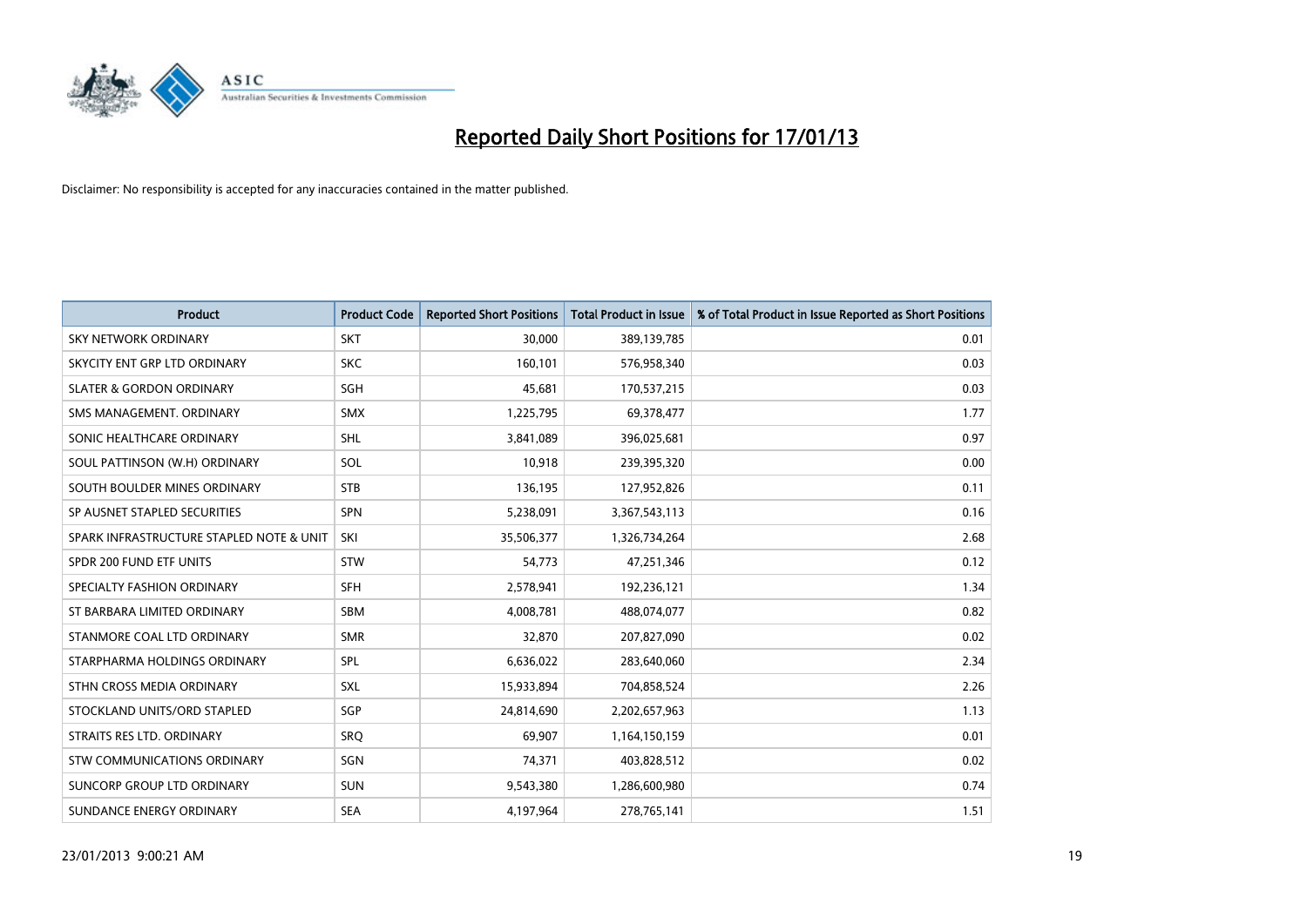

| <b>Product</b>                       | <b>Product Code</b> | <b>Reported Short Positions</b> | <b>Total Product in Issue</b> | % of Total Product in Issue Reported as Short Positions |
|--------------------------------------|---------------------|---------------------------------|-------------------------------|---------------------------------------------------------|
| SUNDANCE RESOURCES ORDINARY          | <b>SDL</b>          | 3,954,964                       | 3,066,227,034                 | 0.13                                                    |
| SUNLAND GROUP LTD ORDINARY           | <b>SDG</b>          | 111,918                         | 189,417,674                   | 0.06                                                    |
| SUPER RET REP LTD ORDINARY           | <b>SUL</b>          | 601,306                         | 196,382,811                   | 0.31                                                    |
| SYD AIRPORT STAPLED US PROHIBIT.     | <b>SYD</b>          | 7,444,053                       | 1,861,210,782                 | 0.40                                                    |
| SYRAH RESOURCES ORDINARY             | <b>SYR</b>          | 18,830                          | 134,867,089                   | 0.01                                                    |
| TABCORP HOLDINGS LTD ORDINARY        | <b>TAH</b>          | 13,389,191                      | 734,015,737                   | 1.82                                                    |
| <b>TANAMI GOLD NL ORDINARY</b>       | <b>TAM</b>          | 57,080                          | 261,132,677                   | 0.02                                                    |
| TAP OIL LIMITED ORDINARY             | <b>TAP</b>          | 342,273                         | 241,295,311                   | 0.14                                                    |
| TASSAL GROUP LIMITED ORDINARY        | <b>TGR</b>          | 68,848                          | 146,304,404                   | 0.05                                                    |
| <b>TATTS GROUP LTD ORDINARY</b>      | <b>TTS</b>          | 6,426,500                       | 1,386,103,541                 | 0.46                                                    |
| TECHNOLOGY ONE ORDINARY              | <b>TNE</b>          | 49,568                          | 306,620,955                   | 0.02                                                    |
| TELECOM CORPORATION ORDINARY         | <b>TEL</b>          | 6,907,578                       | 1,824,673,847                 | 0.38                                                    |
| <b>TELSTRA CORPORATION, ORDINARY</b> | <b>TLS</b>          | 24,570,106                      | 12,443,074,357                | 0.20                                                    |
| TEN NETWORK HOLDINGS ORDINARY        | <b>TEN</b>          | 131,955,141                     | 2,312,328,771                 | 5.71                                                    |
| TERANGA GOLD CORP CDI 1:1            | <b>TGZ</b>          | 200,265                         | 174,121,625                   | 0.12                                                    |
| TEXON PETROLEUM LTD ORDINARY         | <b>TXN</b>          | 70,615                          | 245,339,848                   | 0.03                                                    |
| THE REJECT SHOP ORDINARY             | <b>TRS</b>          | 2,561,536                       | 26,092,220                    | 9.82                                                    |
| THORN GROUP LIMITED ORDINARY         | <b>TGA</b>          | 684,556                         | 146,784,042                   | 0.47                                                    |
| TIGER RESOURCES ORDINARY             | <b>TGS</b>          | 2,267,516                       | 673,470,269                   | 0.34                                                    |
| TOLL HOLDINGS LTD ORDINARY           | <b>TOL</b>          | 33,132,400                      | 717,133,875                   | 4.62                                                    |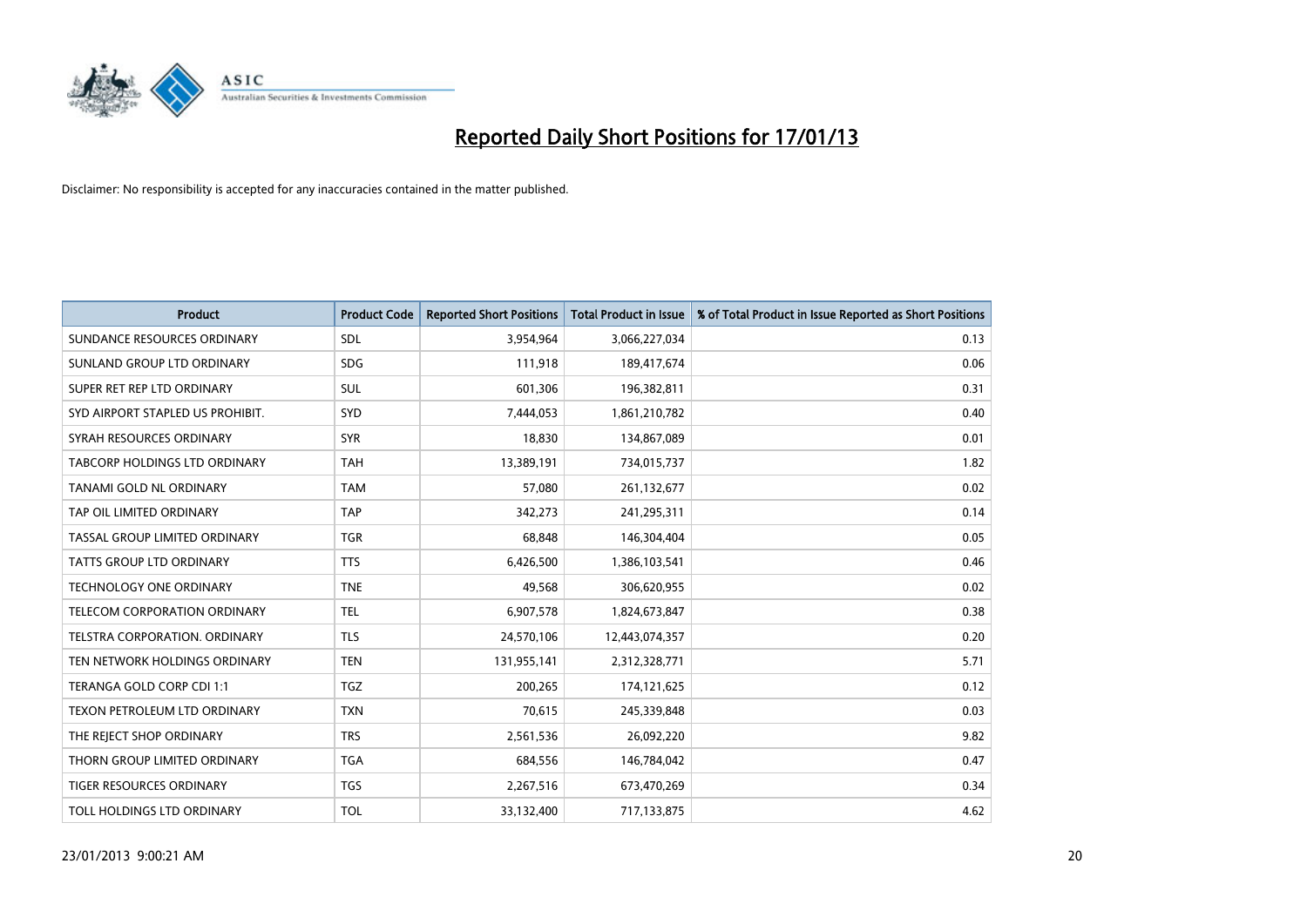

| <b>Product</b>                         | <b>Product Code</b> | <b>Reported Short Positions</b> | <b>Total Product in Issue</b> | % of Total Product in Issue Reported as Short Positions |
|----------------------------------------|---------------------|---------------------------------|-------------------------------|---------------------------------------------------------|
| TOX FREE SOLUTIONS ORDINARY            | <b>TOX</b>          | 959,336                         | 115,989,858                   | 0.83                                                    |
| TPG TELECOM LIMITED ORDINARY           | <b>TPM</b>          | 3,002,880                       | 793,808,141                   | 0.38                                                    |
| <b>TRADE ME GROUP ORDINARY</b>         | <b>TME</b>          | 1,116,039                       | 396,017,568                   | 0.28                                                    |
| <b>TRANSFIELD SERVICES ORDINARY</b>    | <b>TSE</b>          | 4,499,052                       | 512,457,716                   | 0.88                                                    |
| <b>TRANSPACIFIC INDUST, ORDINARY</b>   | <b>TPI</b>          | 7,554,418                       | 1,578,563,490                 | 0.48                                                    |
| TRANSURBAN GROUP TRIPLE STAPLED SEC.   | <b>TCL</b>          | 5,903,796                       | 1,478,639,966                 | 0.40                                                    |
| TREASURY WINE ESTATE ORDINARY          | <b>TWE</b>          | 17,946,028                      | 647,227,144                   | 2.77                                                    |
| TROY RESOURCES LTD ORDINARY            | <b>TRY</b>          | 41,182                          | 91,318,649                    | 0.05                                                    |
| UGL LIMITED ORDINARY                   | UGL                 | 6,457,716                       | 166,315,038                   | 3.88                                                    |
| UXC LIMITED ORDINARY                   | <b>UXC</b>          | 1,261,830                       | 308,056,885                   | 0.41                                                    |
| <b>VENTURE MINERALS ORDINARY</b>       | <b>VMS</b>          | 227,760                         | 287,320,170                   | 0.08                                                    |
| <b>VIRGIN AUS HLDG LTD ORDINARY</b>    | <b>VAH</b>          | 55,853,714                      | 2,455,775,111                 | 2.27                                                    |
| VNGD ALL-WORLD EX-US CDI 1:1           | <b>VEU</b>          | 2,983                           | 1,343,779                     | 0.22                                                    |
| <b>VOCUS COMMS LTD ORDINARY</b>        | <b>VOC</b>          | 83,987                          | 77,111,341                    | 0.11                                                    |
| <b>WATPAC LIMITED ORDINARY</b>         | <b>WTP</b>          | 7,803                           | 184,332,526                   | 0.00                                                    |
| <b>WDS LIMITED ORDINARY</b>            | <b>WDS</b>          | 7                               | 144,740,614                   | 0.00                                                    |
| WEBIET LIMITED ORDINARY                | <b>WEB</b>          | 169,931                         | 78,010,374                    | 0.22                                                    |
| <b>WESFARMERS LIMITED ORDINARY</b>     | <b>WES</b>          | 29,205,618                      | 1,006,650,182                 | 2.90                                                    |
| WESFARMERS LIMITED PARTIALLY PROTECTED | <b>WESN</b>         | 41,019                          | 150,543,416                   | 0.03                                                    |
| WESTERN AREAS NL ORDINARY              | <b>WSA</b>          | 12,324,921                      | 192,893,794                   | 6.39                                                    |